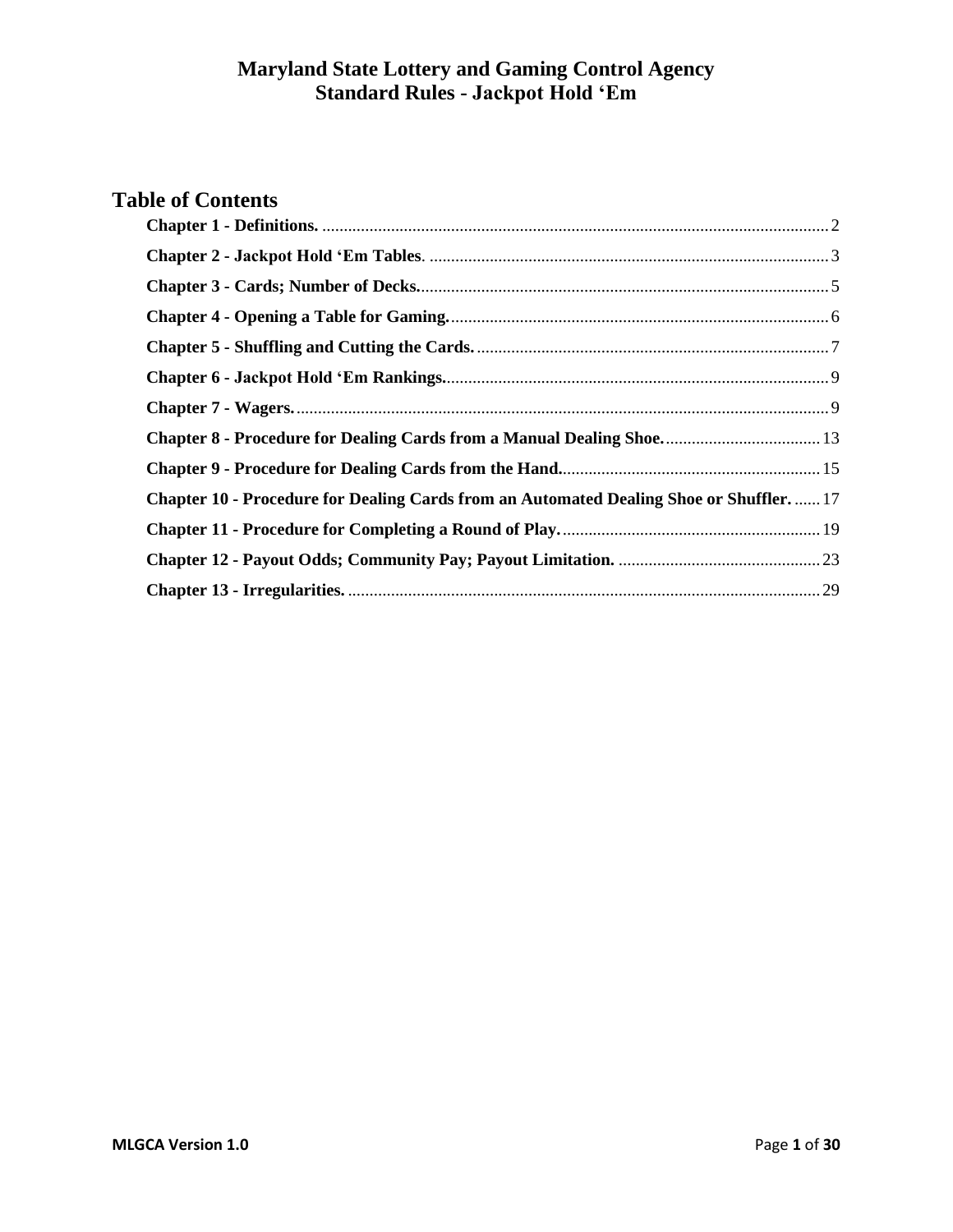# **Chapter 1 - Definitions.**

A. In addition to the terms defined in the Jackpot Hold 'Em chapters, which have the same meaning in this chapter, in this chapter the following terms have the meaning indicated.

B. Terms Defined.

(1) "Ante Wager" means the wager that a player is required to make prior to any cards being dealt in order to compete in a round of play.

(2) "Check" means to waive the right to place a Play Wager but remain in the round of play.

(3) "Fold" means the withdrawal of a player from a round of play by not making a Play Wager.

(4) "Play Wager" means an additional wager that a player makes if the player opts to remain in competition against the dealer after the player reviews the player's hand.

(5) "Player Bonus Wager" means the wager that a player is required to make prior to any cards being dealt to compete against a posted paytable, regardless of the outcome of the player's hand against the dealer's hand.

<span id="page-1-0"></span>(6) " X-tra Bonus Wager" means the wager that a player is required to make prior to any cards being dealt in order to compete in a round of play.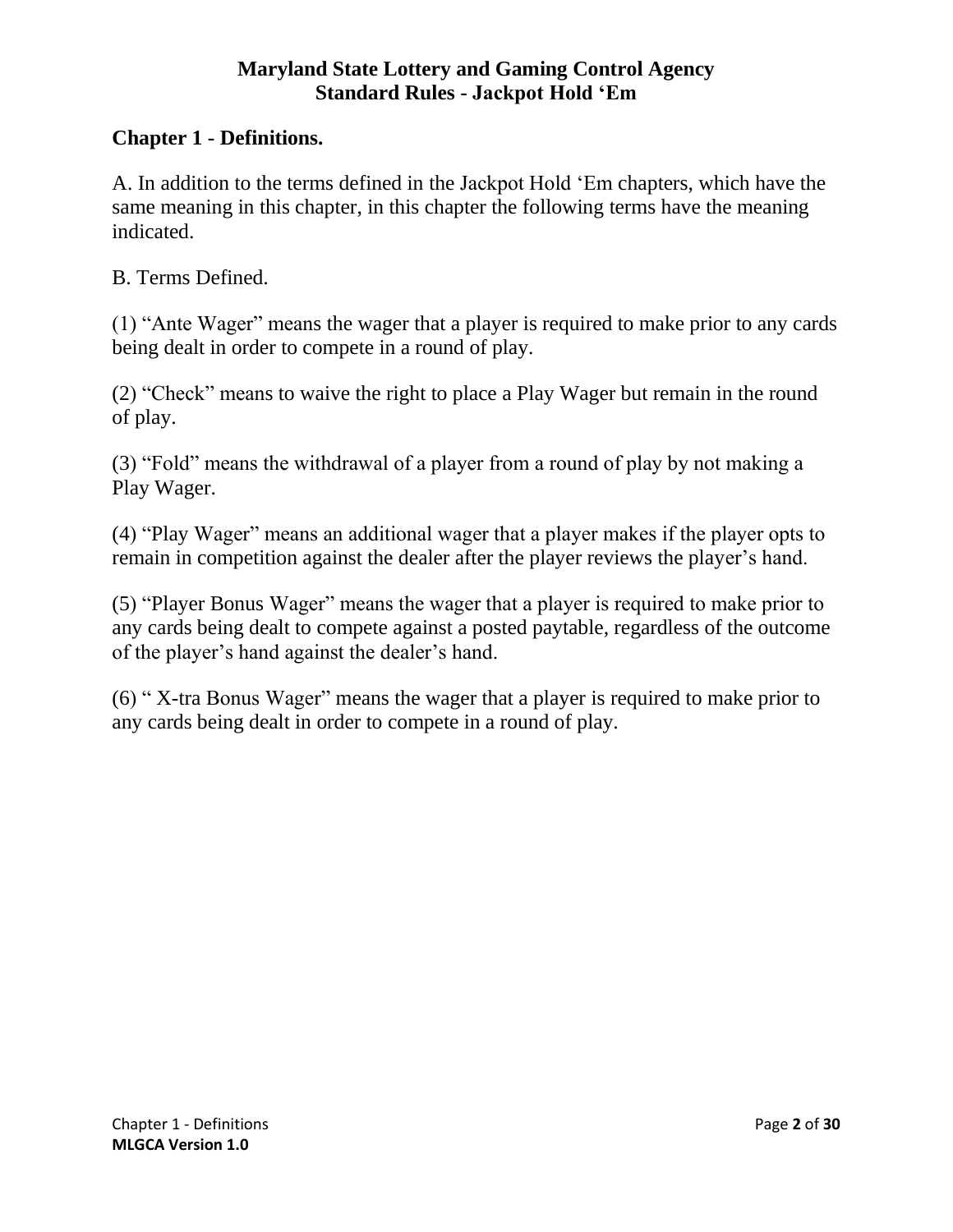## **Chapter 2 - Jackpot Hold 'Em Tables.**

A. Jackpot Hold 'Em shall be played on a table having betting positions for no more than six players on one side of the table and a place for the dealer on the opposite side of the table.

B. The layout for a Jackpot Hold 'Em table shall be submitted to the Commission and contain, at a minimum:

(1) The name or logo of the facility operator;

(2) Three separate betting areas designated for the placement of Ante, X-tra Bonus, and Play Wagers for each player, with the X-tra Bonus Wager betting area located to the right of the Ante Wager betting area and separated by an addition symbol;

(3) A separate area designated for the placement of the five community cards located directly in front of the table inventory container;

(4) A separate area designated for the placement of the dealer's two cards;

(5) If a facility operator offers the optional Progressive Payout Wager, a separate area designated for the placement of the Progressive Payout Wager for each player;

(6) If a facility operator offers the optional Player Bonus Wager authorized under Chapter 7 - Wagers, a separate area designated for the placement of the Bonus Wager for each player;

(7) Inscriptions that advise players of the payout odds or amounts for all permissible wagers offered by the facility operator, but if the payout odds or amounts are not inscribed on the layout, a sign identifying the payout odds or amounts for all permissible wagers shall be posted at each Jackpot Hold 'Em table;

(8) Inscriptions indicating the following:

(a) The Dealer qualifies with a pair or better;

(b) The rules governing the required amount of a Play Wager as a multiple of the player's Ante Wager; and

(c) The payout limit per hand established by the facility operator under Chapter 12 - Payout Odds; Payout Limitation or a generic inscription indicating that the game is subject to the posted payout limit; and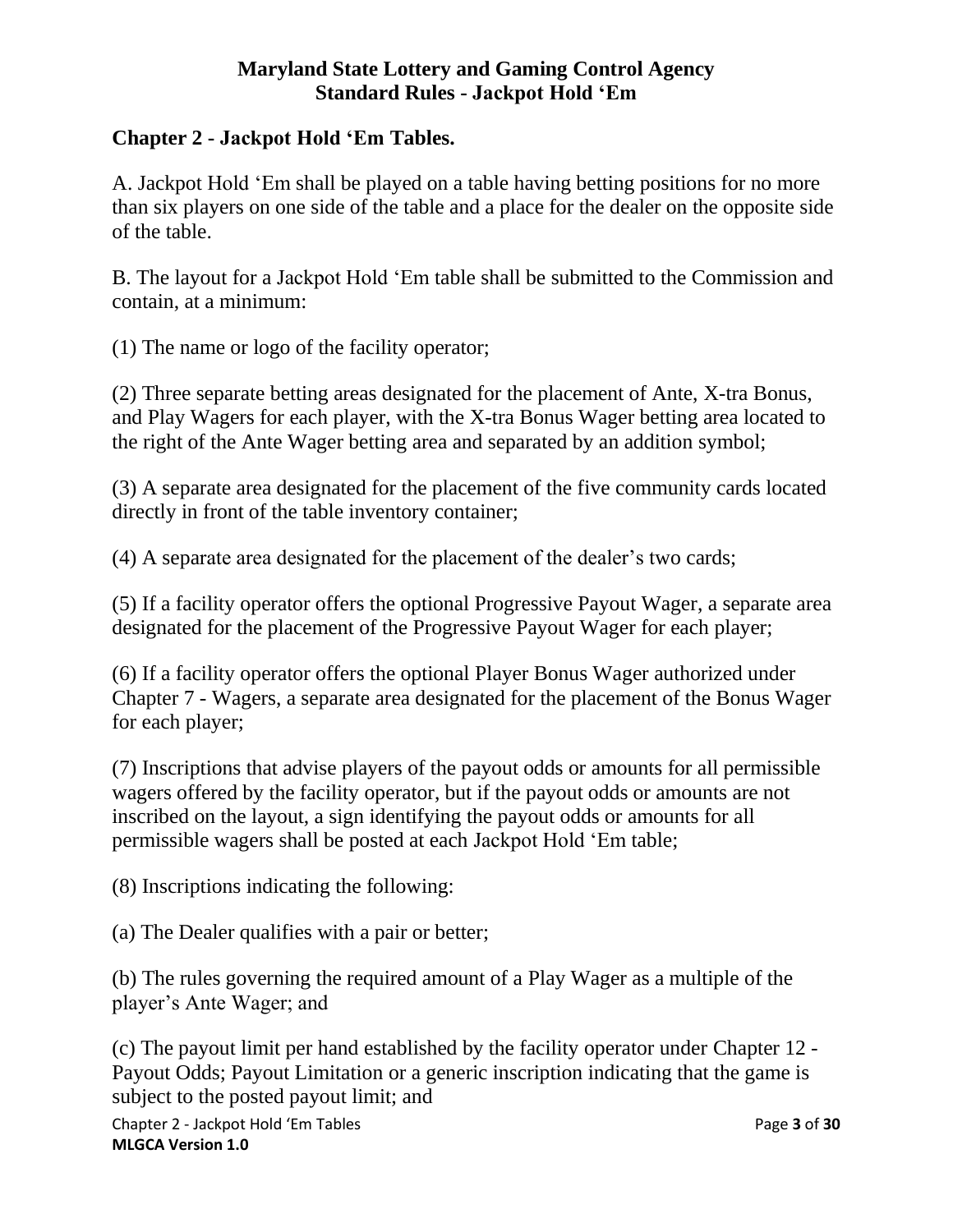(9) If the information required under §B(8) of this chapter is not inscribed on the layout, a sign which sets forth the required information shall be posted at each Jackpot Hold 'Em table.

C. If a facility operator offers a Progressive Payout Wager under Chapter 7 - Wagers, a Jackpot Hold 'Em table shall have a progressive table game system for the placement of Progressive Payout Wagers that shall include:

(1) A wagering device at each betting position that acknowledges or accepts the placement of the Progressive Payout Wager; and

(2) A device that controls or monitors the placement of Progressive Payout Wagers at the gaming table and includes a mechanism such as a lock-out button that prevents the recognition of any Progressive Payout Wager placed after the dealer has announced "no more bets."

D. Each Jackpot Hold 'Em table shall have a:

(1) Drop box and a tip box attached on the same side of the table as, but on opposite sides of, the dealer, as approved by the Commission; and

(2) Discard rack securely attached to the top of the dealer's side of the table.

<span id="page-3-0"></span>E. The Commission may approve an alternative location for the tip box when a card shuffling device or other table game equipment prevents the placement of the drop box and tip box on the same side of the gaming table as, but on opposite sides of, the dealer.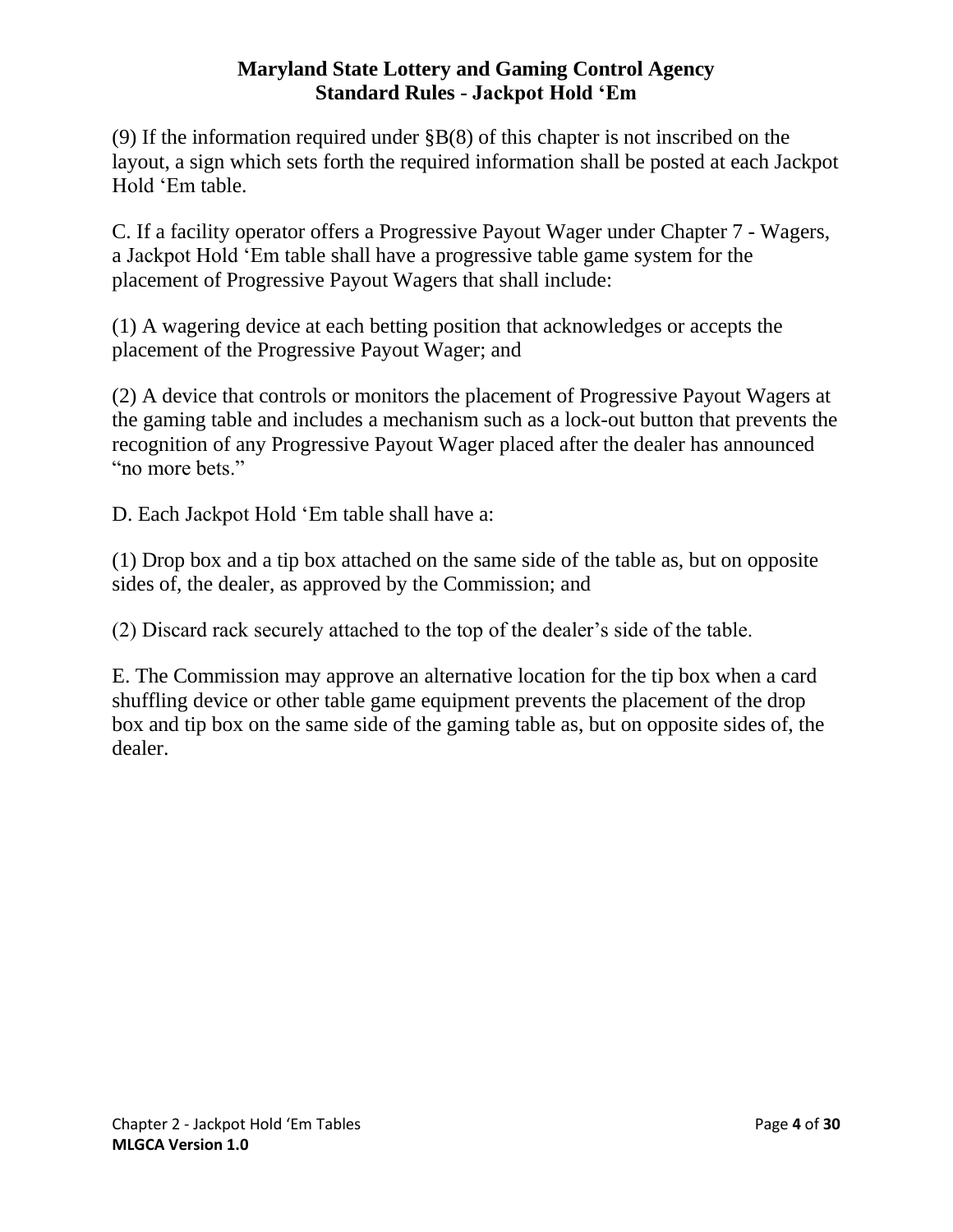## **Chapter 3 - Cards; Number of Decks.**

A. Except as provided in §B of this chapter:

(1) Jackpot Hold 'Em shall be played with one deck of cards;

(2) The cards of a deck shall be identical in appearance; and

(3) A deck shall contain two cover cards.

B. If an automated card shuffling device is utilized, Jackpot Hold 'Em may be played with two decks of cards in accordance with the following requirements:

(1) The cards in each deck shall be of the same design;

(2) The backs of the cards in one deck shall be of a different color than the cards included in the other deck;

(3) One deck of cards shall be shuffled and stored in the automated card shuffling device while the other deck is being used to play the game;

(4) Both decks of cards shall be continuously alternated in and out of play, with each deck being used for every other round of play; and

(5) The cards from only one deck shall be placed in the discard rack at any given time.

C. The decks of cards used in Jackpot Hold 'Em shall be changed at least every:

(1) Four hours if the cards are dealt by hand; and

<span id="page-4-0"></span>(2) Eight hours if the cards are dealt from a manual or automated dealing shoe.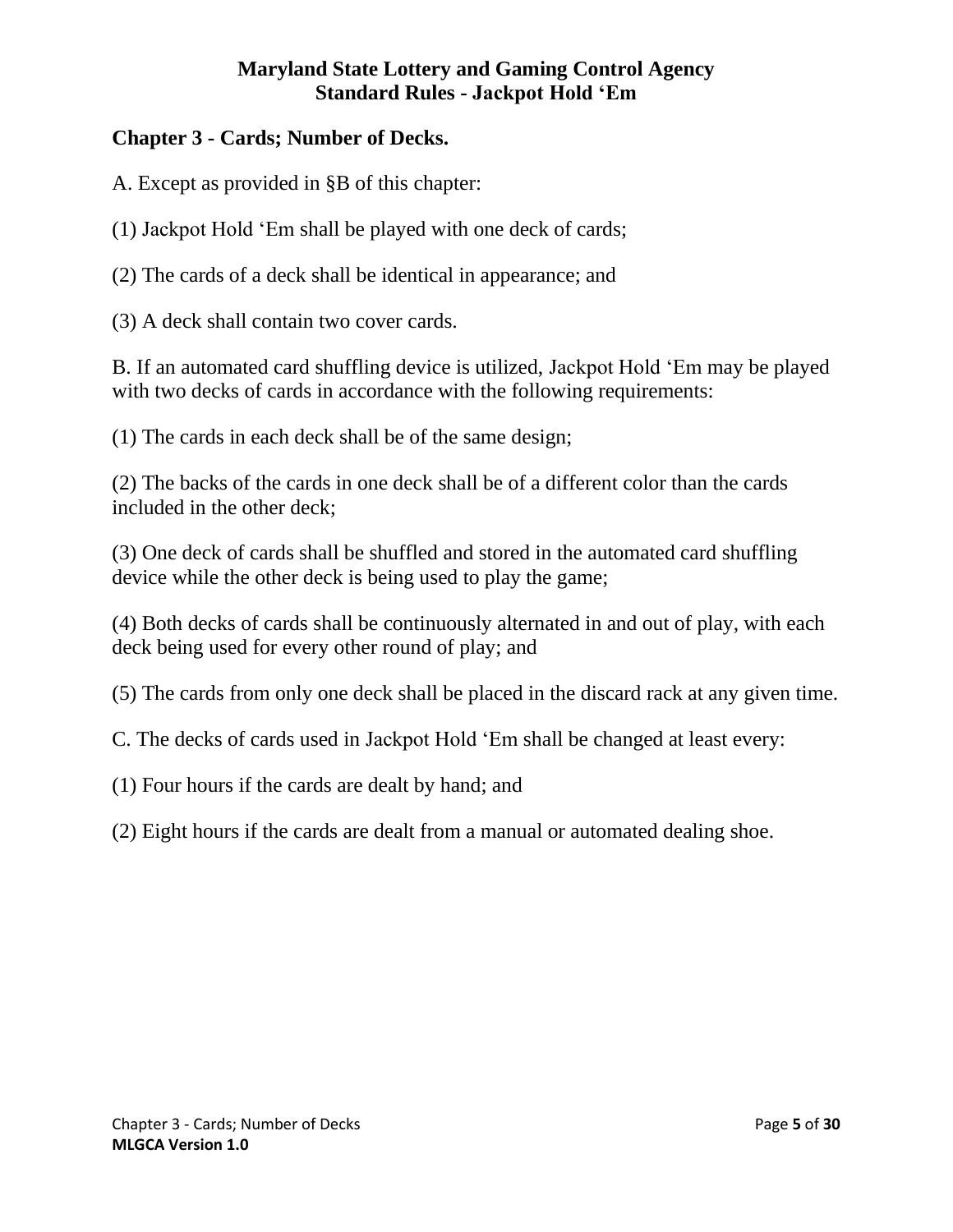## **Chapter 4 - Opening a Table for Gaming.**

A. After receiving one or more decks of cards at the table, the dealer shall inspect the cards for any defects and a floorperson assigned to the table shall verify the inspection.

B. After the cards are inspected, the dealer shall spread out the cards face up, in horizontal fan shaped columns by deck according to suit and in sequence, on the table for visual inspection by the first player to arrive at the table.

C. After the first player arriving at the table has been afforded an opportunity to visually inspect the cards, the dealer shall:

(1) Turn the cards face down on the table;

- (2) Mix the cards thoroughly by washing them; and
- (3) Stack the cards.

D. After stacking the cards, the dealer shall shuffle the cards in accordance with Chapter 5 - Shuffling and Cutting the Cards.

E. If an automated card shuffling device is utilized and two decks of cards are received at the table, each deck of cards shall be spread for inspection, mixed, stacked, and shuffled in accordance with §§A—C of this chapter.

<span id="page-5-0"></span>F. If the decks of cards received at the table are preinspected and preshuffled, §§A—D of this chapter do not apply.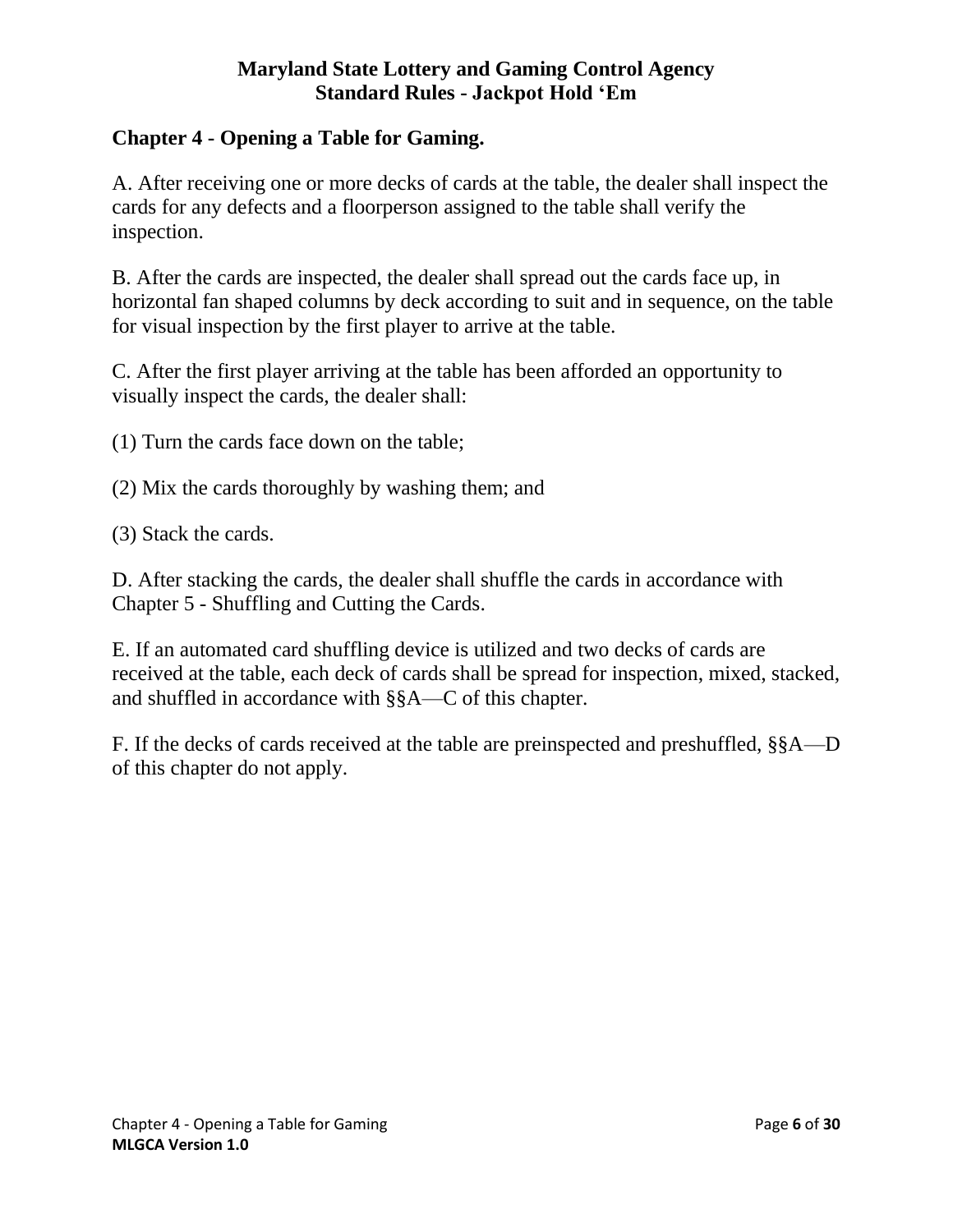# **Chapter 5 - Shuffling and Cutting the Cards.**

A. Unless the cards were preshuffled, the dealer shall shuffle the cards so they are randomly intermixed, manually or with an automated card shuffling device:

(1) Immediately prior to commencement of play;

(2) After each round of play has been completed; or

(3) When directed by a floorperson or above.

B. Upon completion of the shuffle, the dealer or automated shuffling device shall place the deck of cards in a single stack.

C. The facility operator may use an automated card shuffling device which, upon completion of the shuffling of the cards, inserts the stack of cards directly into a dealing shoe.

D. After the cards have been shuffled and stacked, the dealer shall:

(1) If the cards were shuffled using an automated card shuffling device, deal or deliver the cards in accordance with Chapters 8 - Procedure for Dealing Cards from a Manual Dealing Shoe, 9 - Procedure for Dealing Cards from the Hand or 10 - Procedure for Dealing Cards from an Automated Dealing Shoe or Shuffler; or

(2) If the cards were shuffled manually or were preshuffled, cut the cards in accordance with §F of this chapter.

E. The deck shall be removed from the table if an automated card shuffling device:

(1) Is being used which counts the number of cards in the deck after the completion of each shuffle and indicates whether 52 cards are present; and

(2) The device reveals that an incorrect number of cards are present.

F. If a cut of the cards is required, the dealer shall place the cover card in the stack at least ten cards in from the top of the stack.

(1) After the cover card has been inserted, the dealer shall take all cards above the cover card and the cover card and place them on the bottom of the stack.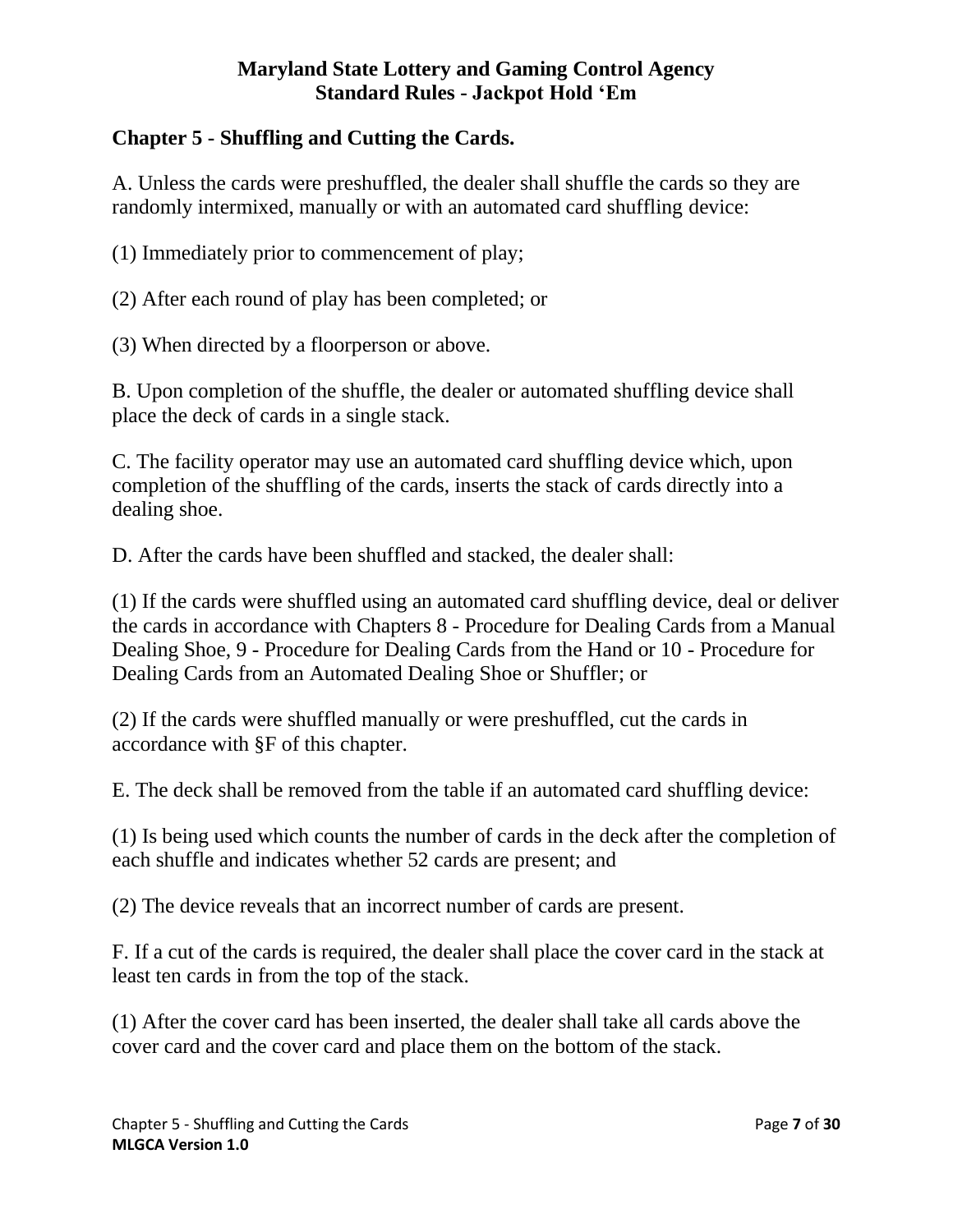(2) The stack of cards shall then be inserted into the dealing shoe for commencement of play.

G. After the cards have been cut and before any cards have been dealt, a floorperson or above may require the cards to be recut if the floorperson determines that the cut was performed improperly or in any way that might affect the integrity or fairness of the game.

H. If there is no gaming activity at a Jackpot Hold 'Em table which is open for gaming, the dealer shall:

(1) Unless a player requests that the cards be spread face up on the table, spread out the cards on the table face down; and

(2) After the first player arriving at the table is afforded an opportunity to visually inspect the cards, complete the procedures in Chapter 4 - Opening a Table for Gaming.

<span id="page-7-0"></span>I. If a facility operator utilizes a dealing shoe, or other device that automatically reshuffles and counts the cards, that was submitted to, and approved by, the Commission prior to its use in a licensed facility, §§D—F of this chapter do not apply.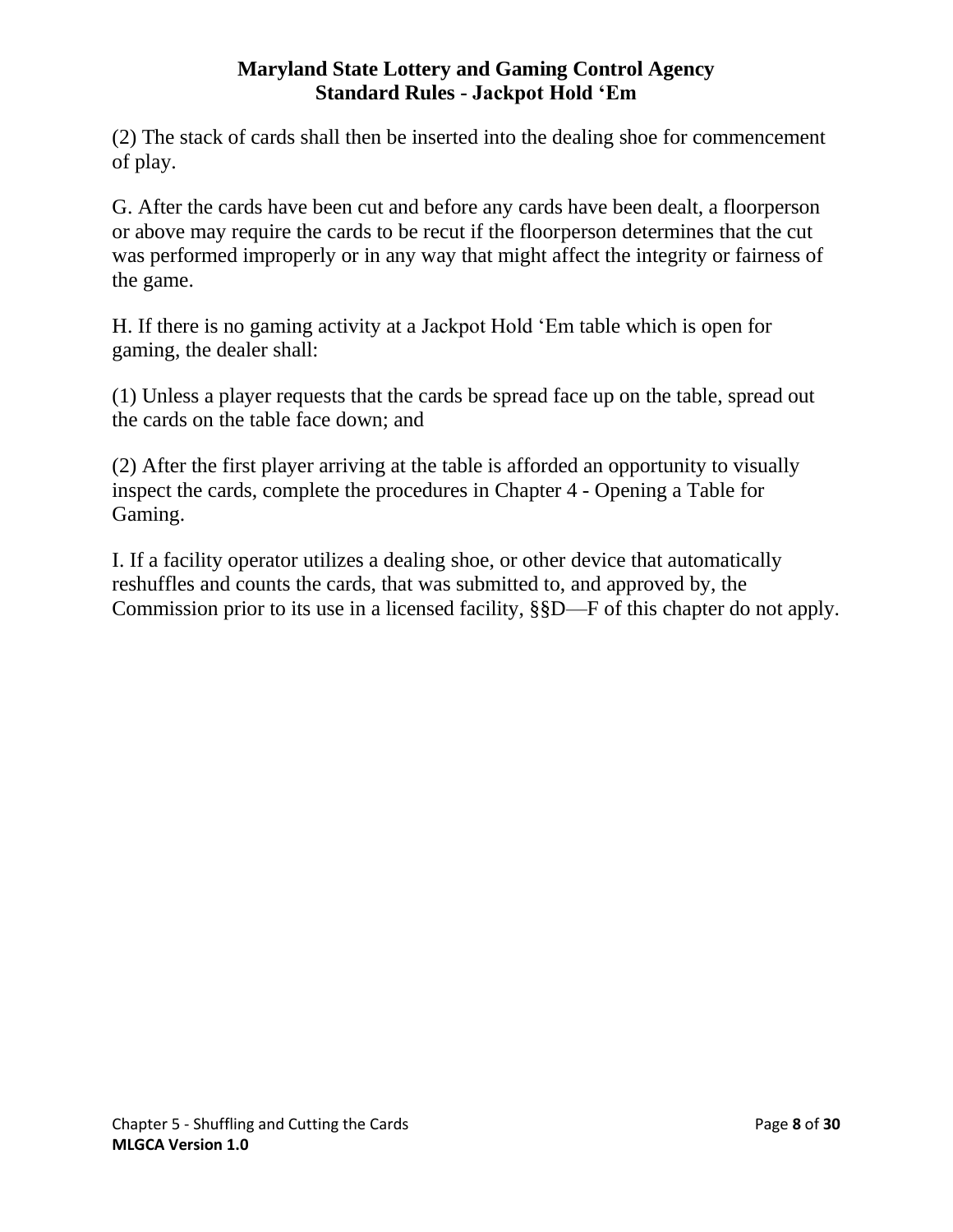## **Chapter 6 - Jackpot Hold 'Em Rankings.**

A. In order of highest to lowest rank, the rank of the cards used in Jackpot Hold 'Em is: ace, king, queen, jack, 10, 9, 8, 7, 6, 5, 4, 3, and 2.

B. Notwithstanding §A of this chapter, an ace may be used to complete a straight flush or a straight formed with a 2, 3, 4, and 5 card but may not be combined with any other sequence of cards.

C. All suits are equal in rank.

D. In order of highest to lowest rank, the permissible Poker hands at the game of Jackpot Hold 'Em are:

<span id="page-8-0"></span>(1) A royal flush, which is a hand consisting of an ace, king, queen, jack, and 10 of the same suit;

(2) A straight flush, which is a hand, other than a royal flush, consisting of five cards of the same suit in consecutive ranking, with king, queen, jack, 10, and 9 being the highest ranking straight flush and ace, 2, 3, 4, and 5 being the lowest ranking straight flush;

(3) A four-of-a-kind, which is a hand consisting of four cards of the same rank, with four aces being the highest ranking four-of-a-kind and four 2s being the lowest ranking four-of-a-kind;

(4) A full house, which is a hand consisting of a three-of-a-kind and a pair, with three aces and two kings being the highest ranking full house and three 2s and two 3s being the lowest ranking full house;

(5) A flush, which is a hand consisting of five cards of the same suit, not in consecutive order, with ace, king, queen, jack, and 9 being the highest ranking flush and 2, 3, 4, 5, and 7 being the lowest ranking flush;

(6) A straight, which is a hand consisting of five cards of more than one suit and of consecutive rank, with an ace, king, queen, jack, and 10 being the highest ranking straight and an ace, 2, 3, 4, and 5 being the lowest ranking straight;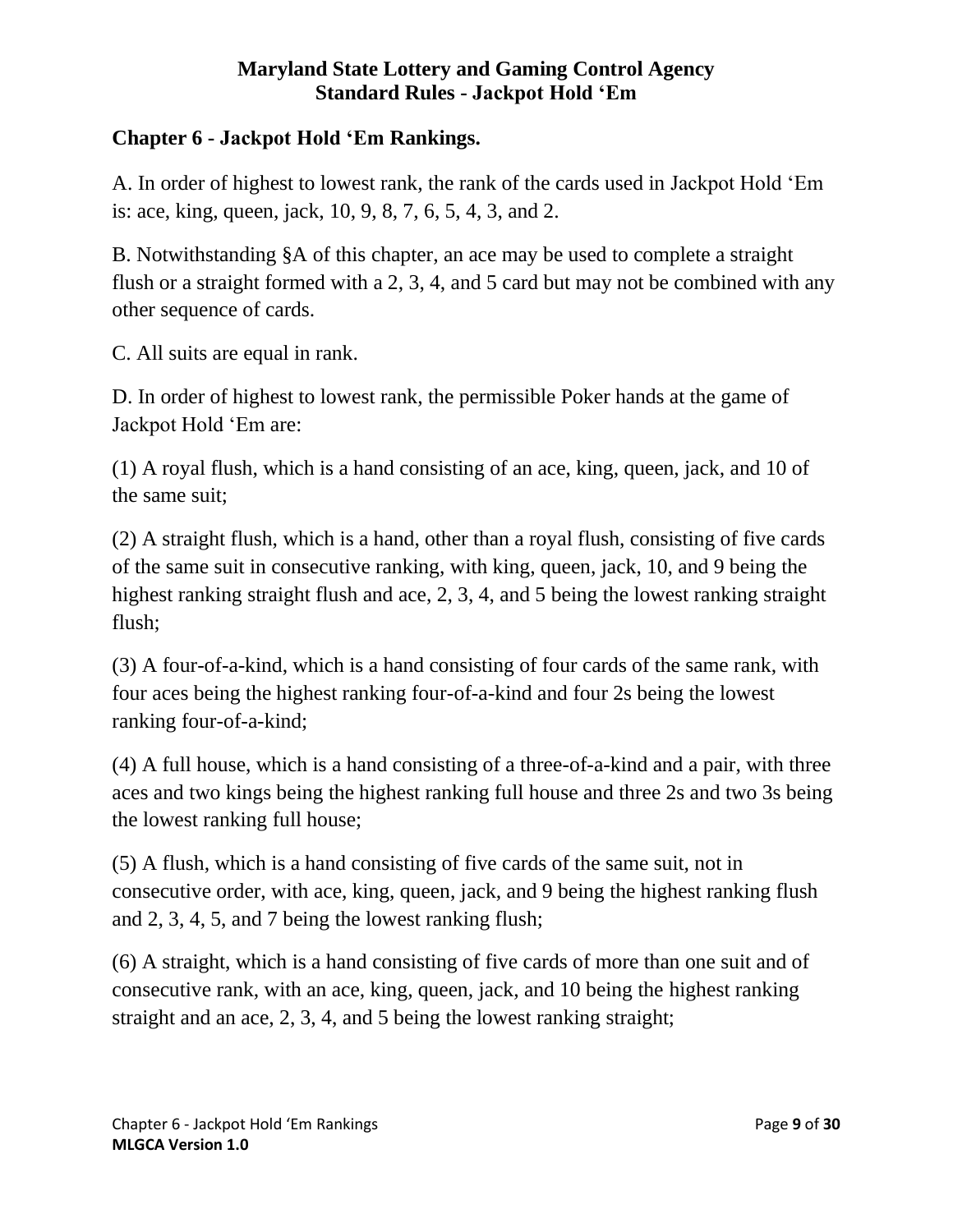(7) A three-of-a-kind, which is a hand consisting of three cards of the same rank, with three aces being the highest ranking three-of-a-kind and three 2s being the lowest ranking three-of-a-kind;

(8) Two pairs, which is a hand consisting of two pairs, with two aces and two kings being the highest ranking two pair and two 3s and two 2s being the lowest ranking two pair; and

(9) A pair, which is a hand consisting of two cards of the same rank, with two aces being the highest ranking pair and two 2s being the lowest ranking pair.

E. When comparing two Poker hands that are of identical rank under §B of this chapter or that contain none of the hands listed in §B of this chapter:

(1) The hand that contains the highest ranking card under §A of this chapter which is not contained in the other hand is the higher ranking hand; or

(2) If the hands are of identical rank after the application of this section, the hands are a tie.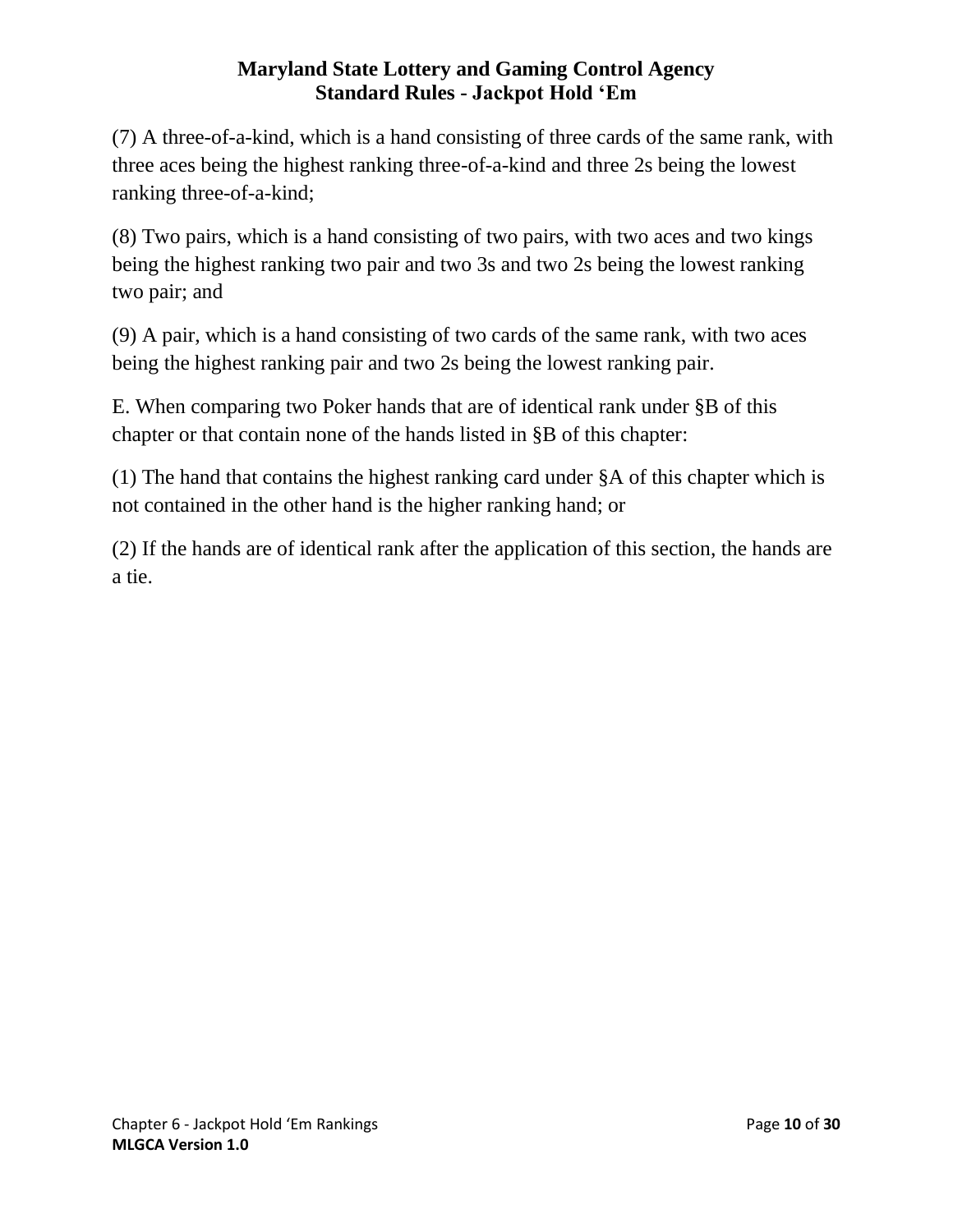# **Chapter 7 - Wagers.**

A. A player shall make a wager at Jackpot Hold 'Em by placing value chips or plaques on the appropriate areas of the table layout.

B. A verbal wager accompanied by cash may not be accepted.

C. Only a player who is seated at a Jackpot Hold 'Em table may wager at the game.

(1) After a player has placed a wager and received cards, that player shall remain seated until the completion of the round of play.

(2) If a player leaves the table during a round of play, a wager made by the player may be considered abandoned and may be treated as a losing wager.

D. Except for the Player Bonus Wager, all wagers shall be placed prior to the dealer announcing "no more bets" in accordance with the dealing procedure in Chapters 8 - Procedure for Dealing Cards from a Manual Dealing Shoe, 9 - Procedure for Dealing Cards from the Hand or 10 - Procedure for Dealing Cards from an Automated Dealing Shoe or Shuffler.

E. Except as provided in Chapter 11 - Procedure for Completing a Round of Play, a wager may not be made, increased or withdrawn after the dealer has announced "no more bets."

F. The following wagers may be placed in the game of Jackpot Hold 'Em:

(1) A player shall compete against the dealer's Poker hand by placing both an Ante Wager and an X-tra Bonus Wager in equal amounts, then a Player Wager, in accordance with Chapter 11 - Procedure for Completing a Round of Play.

(2) In addition to the Ante Wager and X-tra Bonus Wager, a player may compete against a posted paytable by placing a Player Bonus Wager.

(3) If specified in its Rules Submission, a facility operator may offer to each player at a Jackpot Hold 'Em table the option to make an additional Progressive Payout Wager that the player will receive a Progressive Payout Hand.

(a) After placing the Ante and X-tra Bonus Wagers, a player may make the additional Progressive Payout Wager by placing a value chip onto the progressive wagering device designated for that player.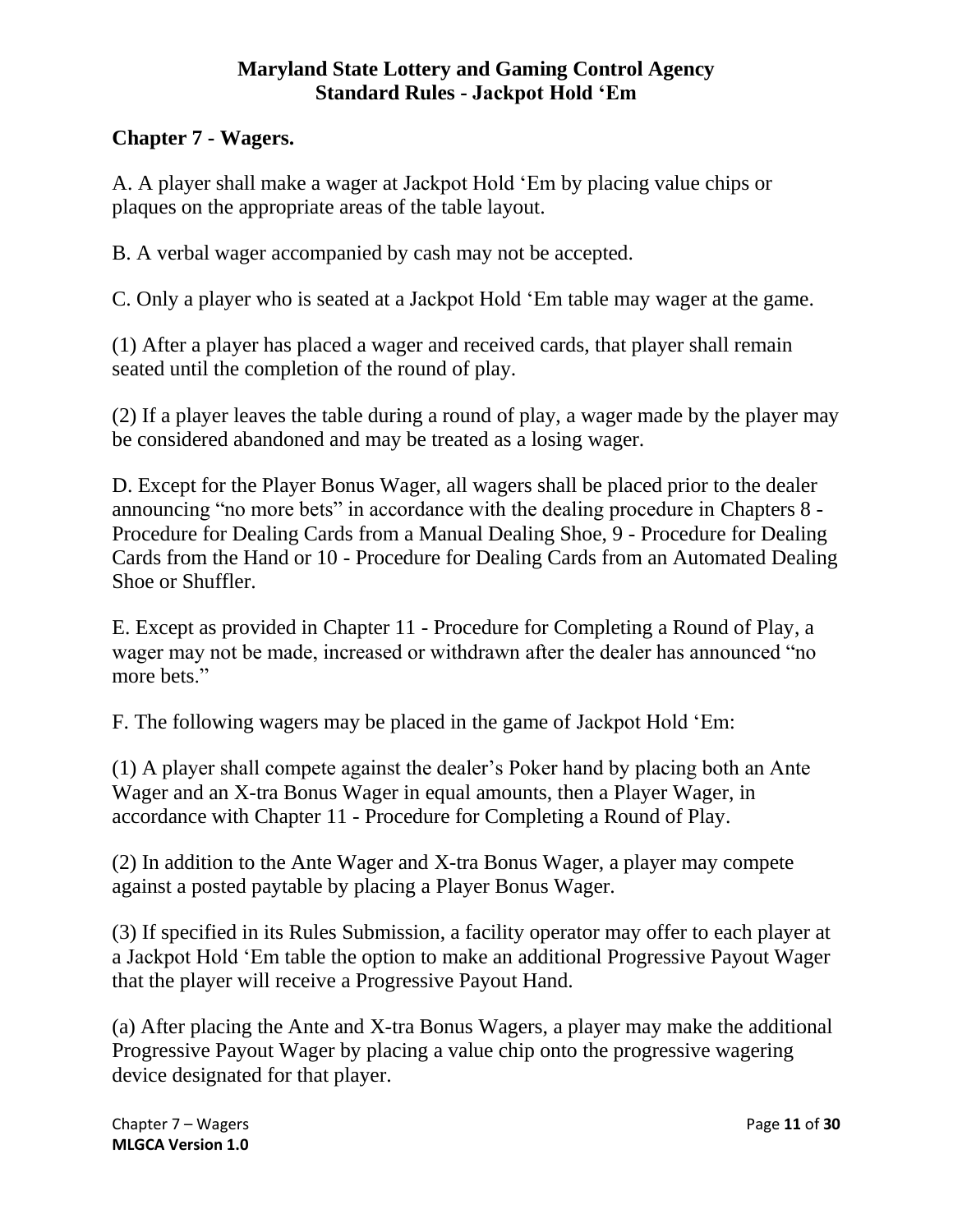(b) A player is responsible for verifying that the player's Progressive Payout Wager has been accepted.

<span id="page-11-0"></span>G. A facility operator shall specify in its Rules Submission under COMAR 36.05.03.19 the number of adjacent boxes on which a player may place a Jackpot Hold 'Em Wager in one round of play.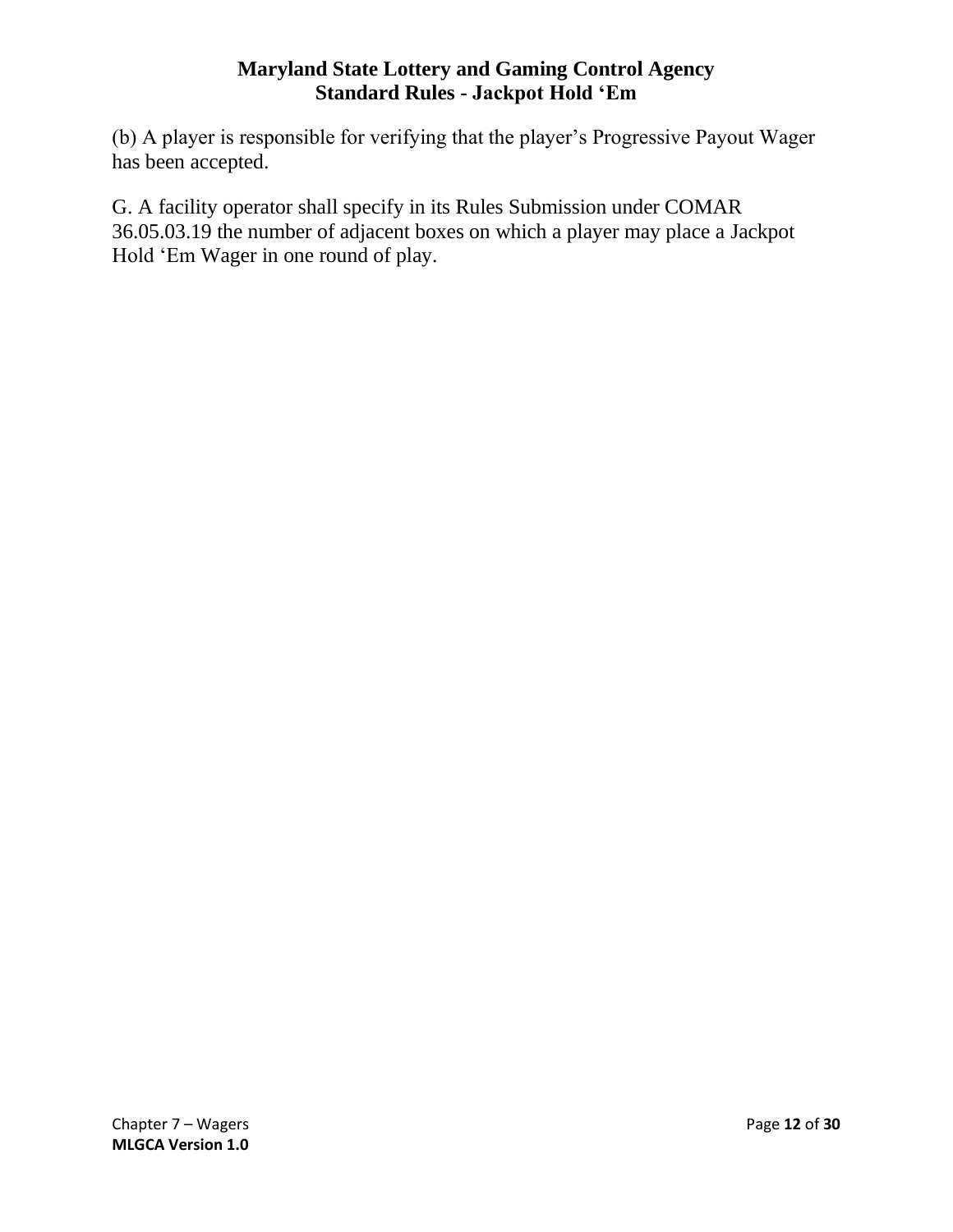## **Chapter 8 - Procedure for Dealing Cards from a Manual Dealing Shoe.**

A. If a manual dealing shoe is used, it shall be located on the table in a location approved by the Commission.

B. After the procedures required under Chapter 5 - Shuffling and Cutting the Cards have been completed, the stacked deck of cards shall be placed in the dealing shoe by the dealer or by the automated card shuffling device.

C. Prior to dealing the cards, the dealer shall:

(1) Announce "no more bets";

(2) If the Progressive Payout Wager is being offered, use the progressive table game system to prevent the placement of any additional Progressive Payout Wagers;

(3) If any Progressive Payout Wagers have been made, collect the wagers and, on the layout in front of the table inventory container, verify that the number of value chips wagered equals the number of Progressive Payout Wagers accepted by the progressive table game system; and

(4) Place the value chips into the table inventory container.

D. The dealer shall:

(1) Remove each card from the dealing shoe with the hand of the dealer that is the closest to the dealing shoe and place it on the appropriate area of the layout with the opposite hand;

(2) Starting with the player farthest to the dealer's left and continuing around the table in a clockwise manner, deal one card at a time to each player who placed the required wagers in accordance with Chapter 7 - Wagers and to the dealer, under a cover card, until each player who placed the required wagers, and the dealer, have two cards;

(3) After dealing two cards to each player and to the area designated for the placement of the dealer's hand, deal the five community cards in accordance with Chapter 11 - Procedure for Completing a Round of Play; and

(4) After dealing all community cards, remove the stub from the manual dealing shoe and, except as provided in §F of this chapter, place the stub in the discard rack without exposing the cards.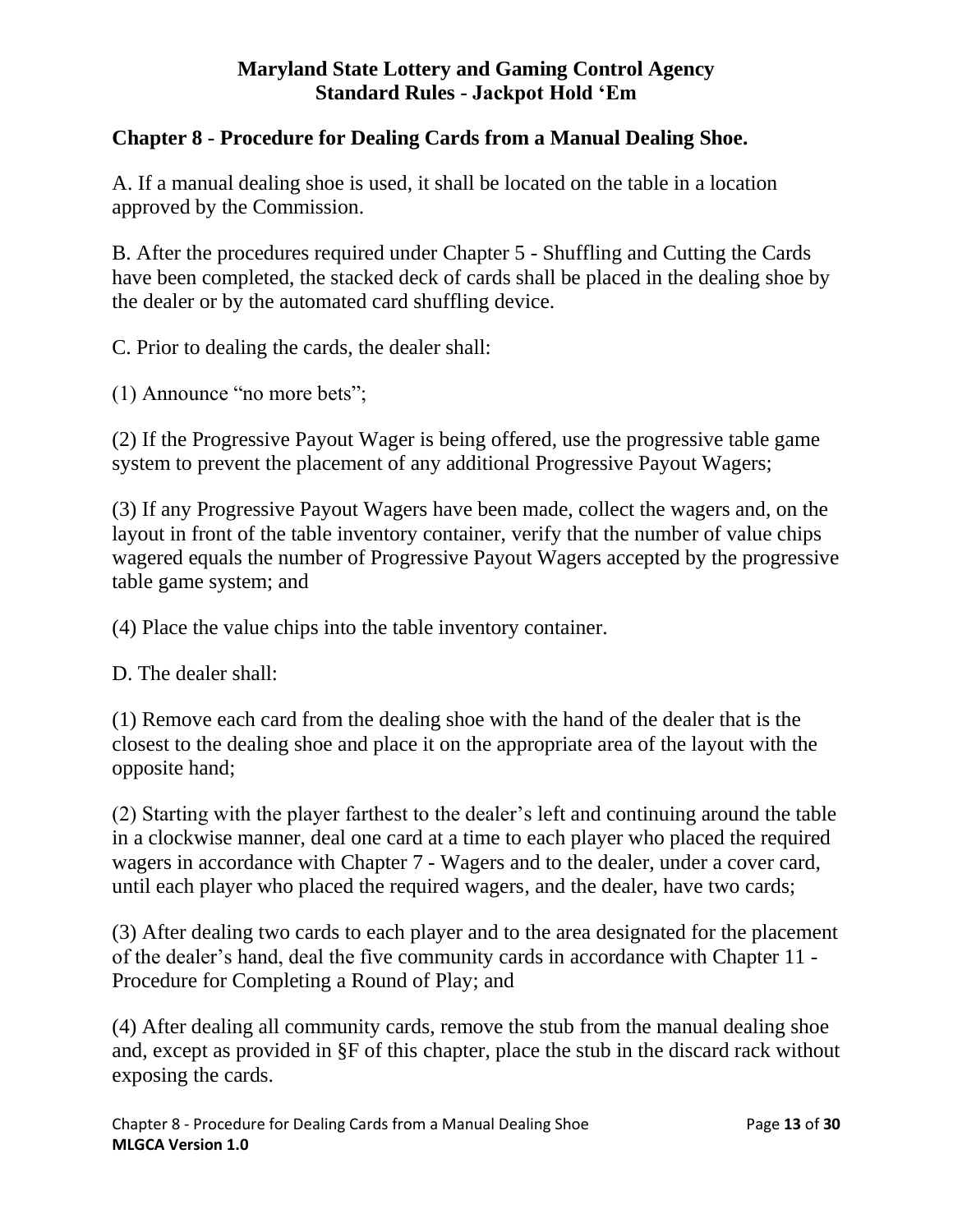E. If an automated card shuffling device described in Chapter 5 - Shuffling and Cutting the Cards is not being used, the dealer shall count the stub at least once every 5 rounds of play to determine if the correct number of cards are still present in the deck by counting the cards face down on the layout.

F. If the count of the stub indicates that 52 cards are in the deck, the dealer shall place the stub in the discard rack without exposing the cards.

G. If the count of the stub indicates that the number of cards in the deck is incorrect, the dealer shall determine if the cards were misdealt.

(1) If the cards were misdealt but 52 cards remain in the deck, all hands are void and the dealer shall return all wagers to the players.

<span id="page-13-0"></span>(2) If the cards were not misdealt, all hands are void, and the dealer shall return all wagers to the players and remove the entire deck of cards from the table.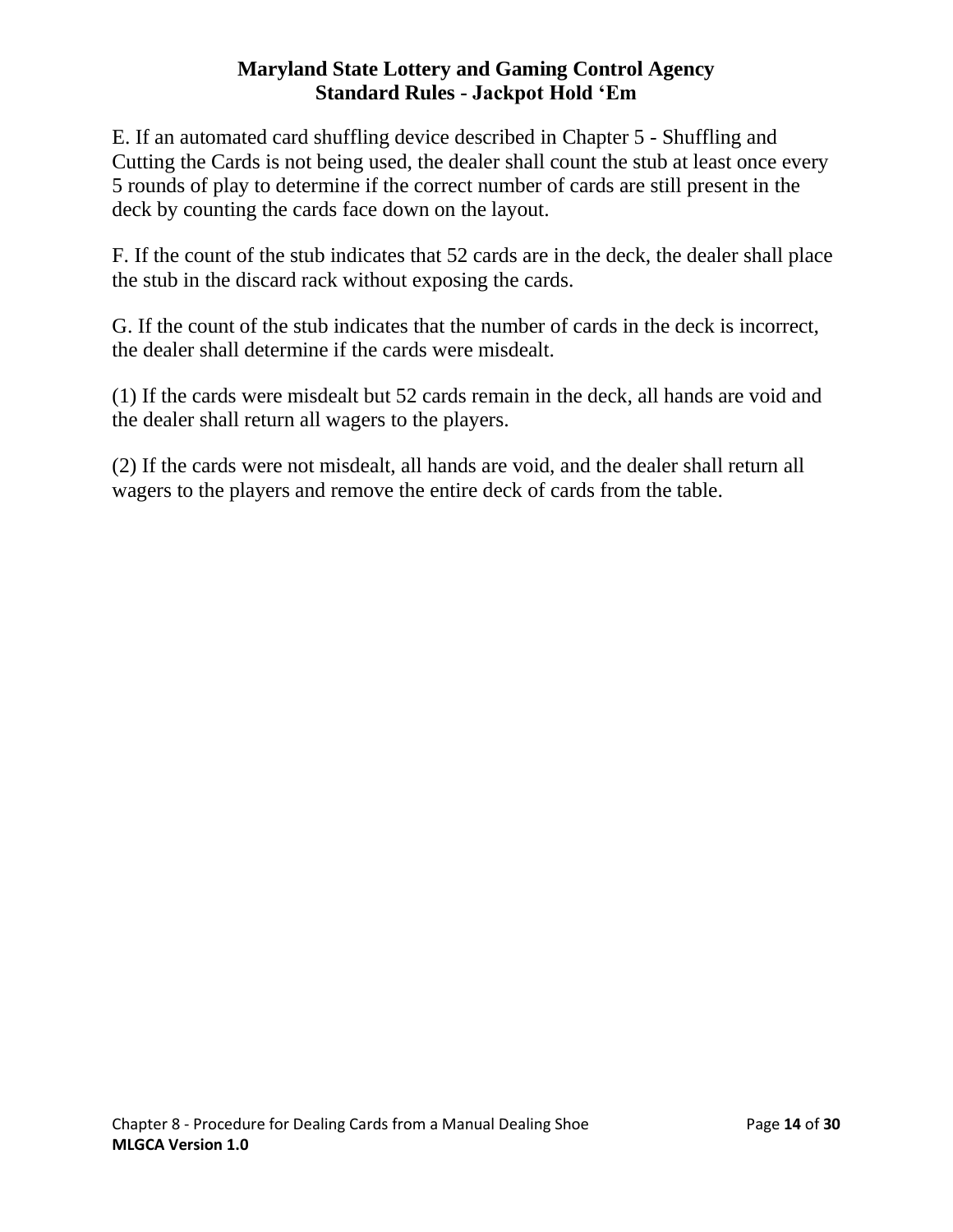## **Chapter 9 - Procedure for Dealing Cards from the Hand.**

A. If the cards are dealt from the dealer's hand, the following requirements shall be met:

(1) An automated shuffling device shall be used to shuffle the cards; and

(2) After the procedures required under Chapter 5 - Shuffling and Cutting the Cards have been completed, the dealer shall place the stacked deck of cards in either hand, and:

(a) After the dealer has chosen the hand in which he will hold the cards, the dealer shall continue to use that hand whenever holding the cards during that round of play; and

(b) The cards held by the dealer shall be kept over the table inventory container and in front of the dealer at all times.

(3) Prior to dealing any cards, the dealer shall announce "no more bets," and:

(a) If the Progressive Payout Wager is being offered, use the progressive table game system to prevent the placement of any additional Progressive Payout Wagers;

(b) If any Progressive Payout Wagers have been made, collect the wagers and, on the layout in front of the table inventory container, verify that the number of value chips wagered equals the number of Progressive Payout Wagers accepted by the progressive table game system; and

(c) Place the value chips into the table inventory container.

B. The dealer shall:

(1) Deal each card by holding the deck of cards in the chosen hand and use the other hand to remove the top card of the deck and place it face down on the appropriate area of the layout;

(2) Starting with the player farthest to the dealer's left and continuing around the table in a clockwise manner, deal one card at a time to each player who placed the required wagers in accordance with Chapter 7 - Wagers and to the dealer, under a cover card, until each player who placed the required wagers and the dealer have two cards;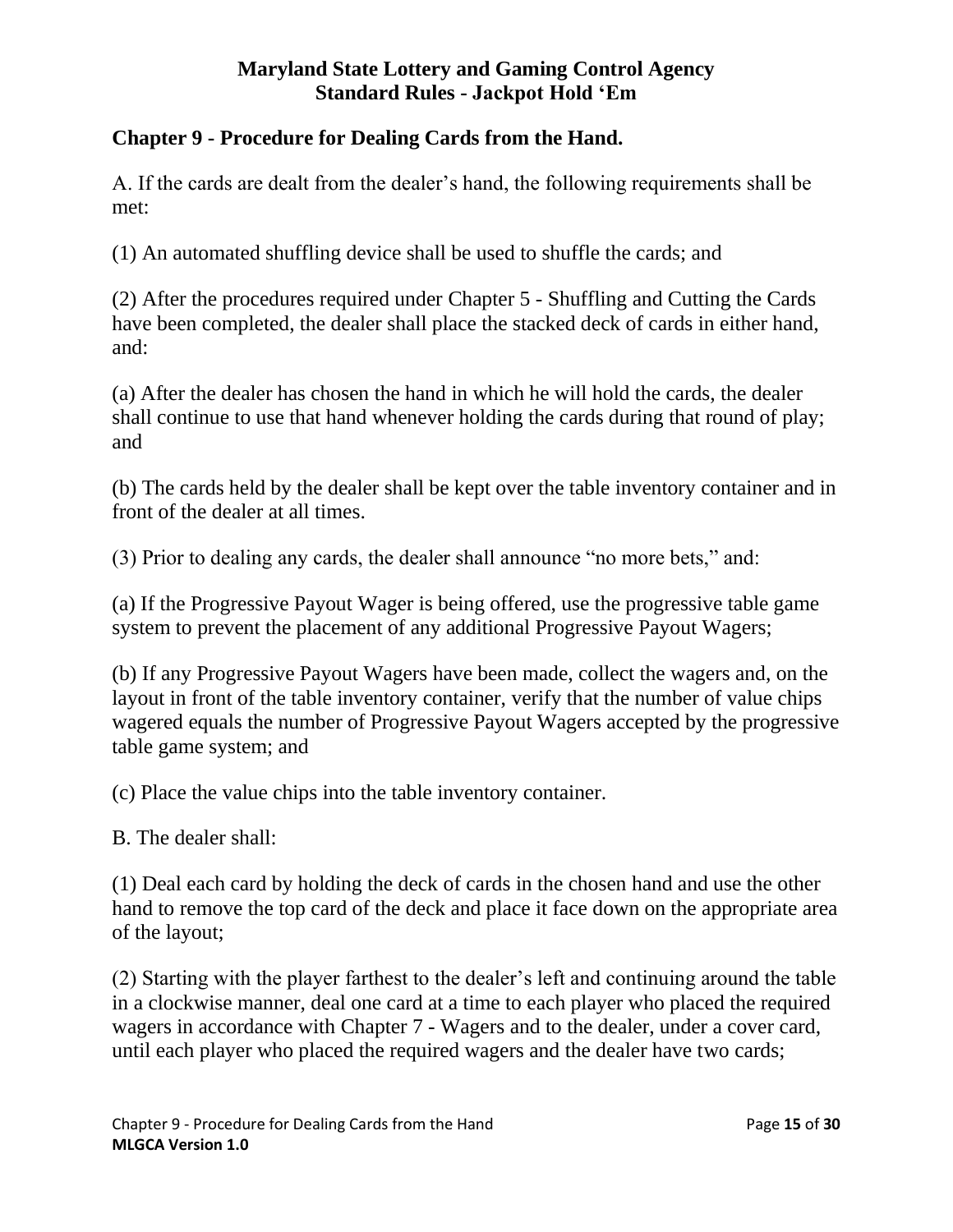(3) After dealing two cards to each player and to the area designated for the placement of the dealer's hand, deal the five community cards in accordance with Chapter 11 - Procedure for Completing a Round of Play; and

(4) Except as provided in §C of this chapter, after dealing all community cards, place the stub in the discard rack without exposing the cards.

C. If an automated card shuffling device described in Chapter 5 - Shuffling and Cutting the Cards is not being used, the dealer shall count the stub at least once every five rounds of play to determine if the correct number of cards are still present in the deck by counting the cards face down on the layout.

D. If the count of the stub indicates that 52 cards are in the deck, the dealer shall place the stub in the discard rack without exposing the cards.

E. If the count of the stub indicates that the number of cards in the deck is incorrect, the dealer shall determine if the cards were misdealt.

(1) If the cards were misdealt but 52 cards remain in the deck, all hands are void and the dealer shall return all wagers to the players.

<span id="page-15-0"></span>(2) If the cards were not misdealt, all hands are void, and the dealer shall return all wagers to the players and remove the entire deck of cards from the table.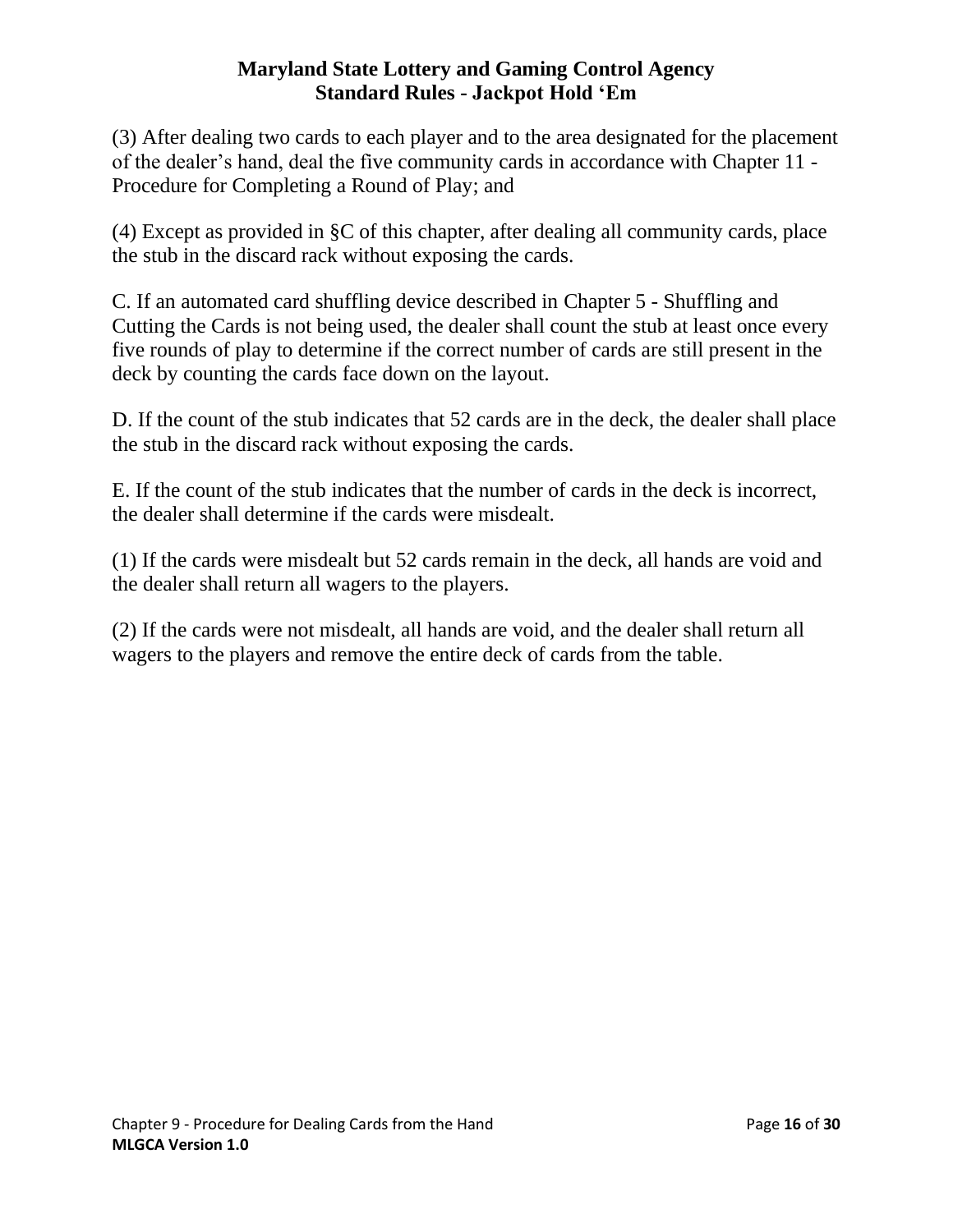## **Chapter 10 - Procedure for Dealing Cards from an Automated Dealing Shoe or Shuffler.**

A. If the cards are dealt from an automated dealing shoe or shuffler, the following requirements shall be met:

(1) After the procedures required under Chapter 5 - Shuffling and Cutting the Cards have been completed, the cards shall be placed in the automated dealing shoe or shuffler; and

(2) Prior to the shoe or shuffler dispensing any stacks of cards, the dealer shall:

(a) Announce "no more bets"; and

(b) If the Progressive Payout Wager is being offered:

(i) Use the progressive table game system to prevent the placement of any additional Progressive Payout Wagers;

(ii) If any Progressive Payout Wagers have been made, collect the wagers and on the layout in front of the table inventory container, verify that the number of value chips wagered equals the number of Progressive Payout Wagers accepted by the progressive table game system; and

(iii) Place the value chips into the table inventory container.

B. The dealer shall use the following procedures when dealing Jackpot Hold 'Em:

(1) Deliver a five card stack face down to the area designated for the placement of the community cards and spread them out, face down, in the middle of the table;

(2) Deliver to the dealer a set of two starting cards from the shuffler, and starting from the dealer's left and working clockwise around the table, deliver the next two-card stacks, face down to each player who placed an Ante and X-tra Bonus Wager in accordance with Chapter 7 - Wagers; or

(3) Starting from the dealer's left and working clockwise around the table, deliver a set of two-card stacks, face down to each player who placed an Ante and X-tra Bonus Wager in accordance with Chapter 7 – Wagers, and leave the dealer's cards in the shuffler until all the players have acted on the player hands in accordance with Chapter 11 – Procedures for Completing a Round of Play; and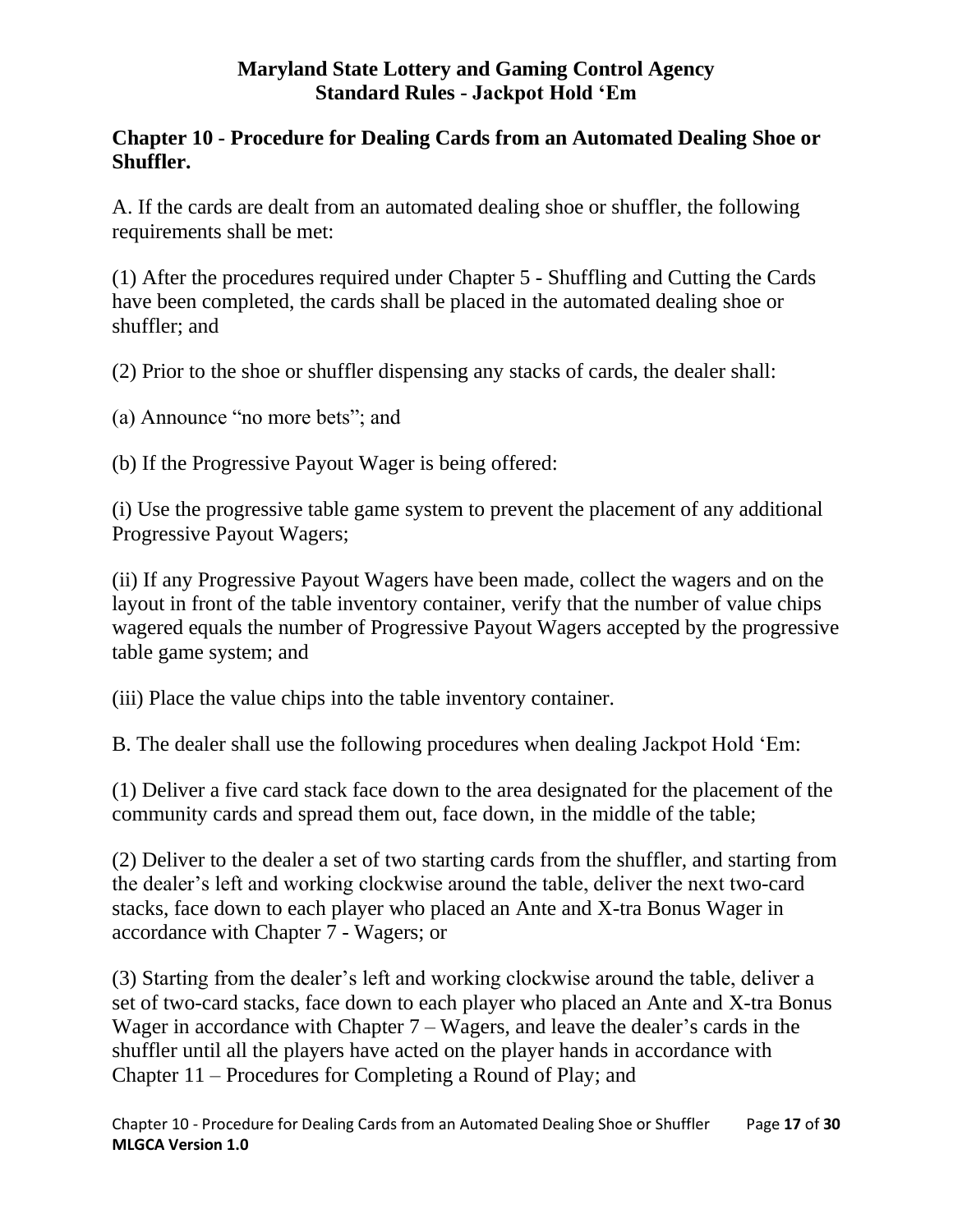(4) After dispensing and delivering each two-card stack, remove the remaining cards from the automated dealing shoe or shuffler and place the stub in the discard rack without exposing the cards.

C. If an automated card shuffling device described in Chapter 5 - Shuffling and Cutting the Cards is not being used, the dealer shall count the stub at least once every 5 rounds of play to determine if the correct number of cards are still present in the deck by counting the cards face down on the layout.

D. If the count of the stub indicates that 52 cards are in the deck, the dealer shall place the stub in the discard rack without exposing the cards.

E. If the count of the stub indicates that the number of cards in the deck is incorrect, the dealer shall determine if the cards were misdealt.

(1) If the cards were misdealt but 52 cards remain in the deck, all hands are void and the dealer shall return all wagers to the players.

<span id="page-17-0"></span>(2) If the cards were not misdealt, all hands are void, and the dealer shall return all wagers to the players and remove the entire deck of cards from the table.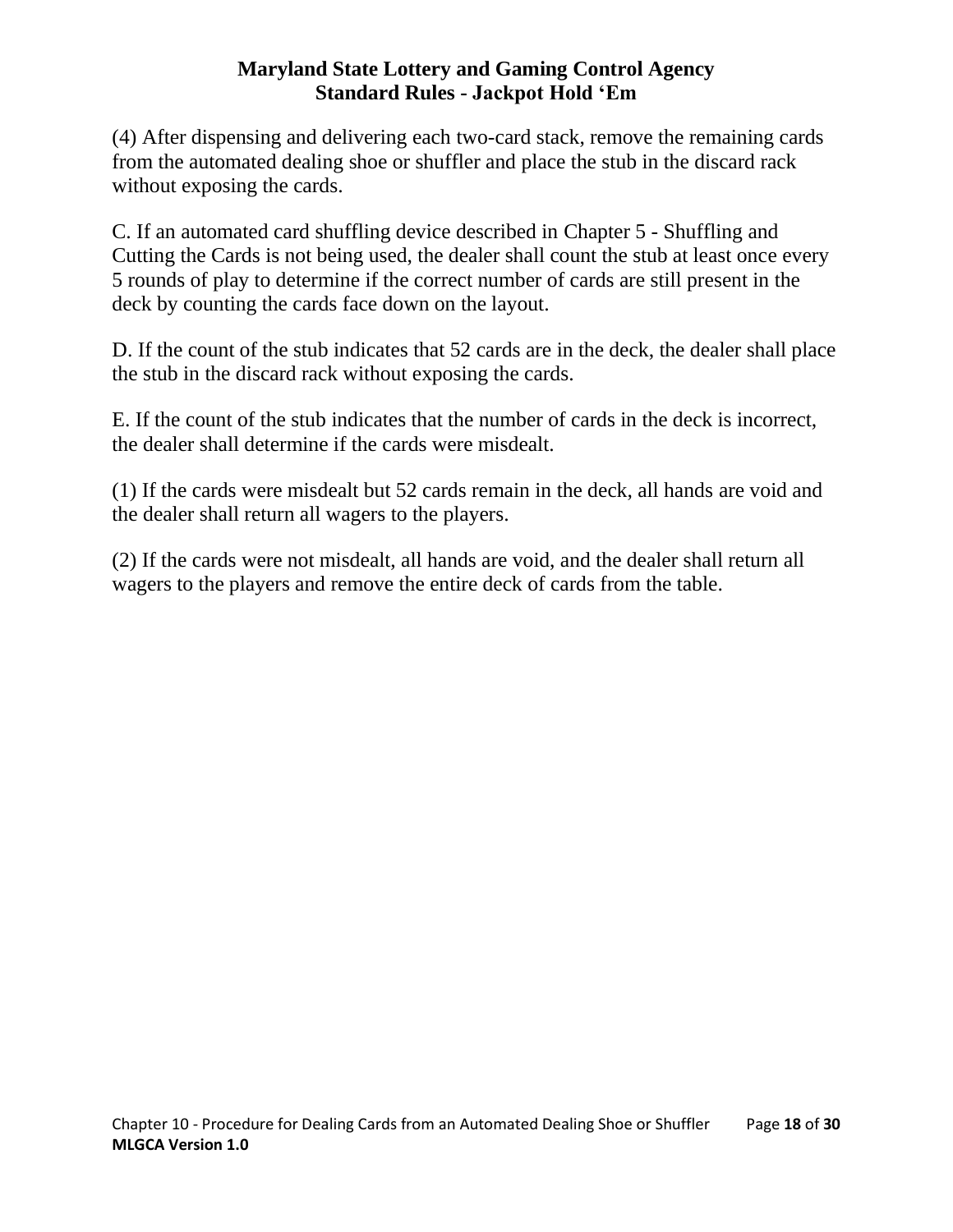## **Chapter 11 - Procedure for Completing a Round of Play.**

A. After the dealing procedures required under Chapters 8 - Procedure for Dealing Cards from a Manual Dealing Shoe, 9 - Procedure for Dealing Cards from the Hand or 10 - Procedure for Dealing Cards from an Automated Dealing Shoe or Shuffler of this chapter have been completed, a player shall examine the player's cards subject to the following limitations:

(1) A player who wagers at Jackpot Hold 'Em is responsible for the player's hand and no individual other than the dealer and the player to whom the cards were dealt may touch the cards of the player; and

(2) A player shall keep the player's cards in full view of the dealer at all times.

B. The dealer shall proceed to reveal the first community card.

C. After each player has examined the player's cards, beginning with the player farthest to the dealer's left and moving clockwise around the table, the dealer shall ask each player if the player wishes to place a Play Wager.

(1) The player may check or place a Play Wager in an amount equal to three times the amount of the player's Ante Wager.

(2) If a player:

(a) Places a Play Wager, the wager shall be placed in the area designated for the Play Wager; or

(b) Checks, the player shall remain in the game and defer the player's decision to place a Play Wager until after the next two community cards are revealed by the dealer.

D. After all players have placed a Play Wager or checked, the dealer shall reveal the next two community cards.

E. After revealing the next two community cards, beginning with the player farthest to the dealer's left and moving clockwise around the table the dealer shall ask each player who has not already placed a Play Wager if the player wishes to place a Play Wager prior to the dealing of the final two community cards.

Chapter 11 - Procedure for Completing a Round of Play Page **19** of **30 MLGCA Version 1.0** (1) The player may check or place a Play Wager in an amount equal to two times the amount of the player's Ante Wager.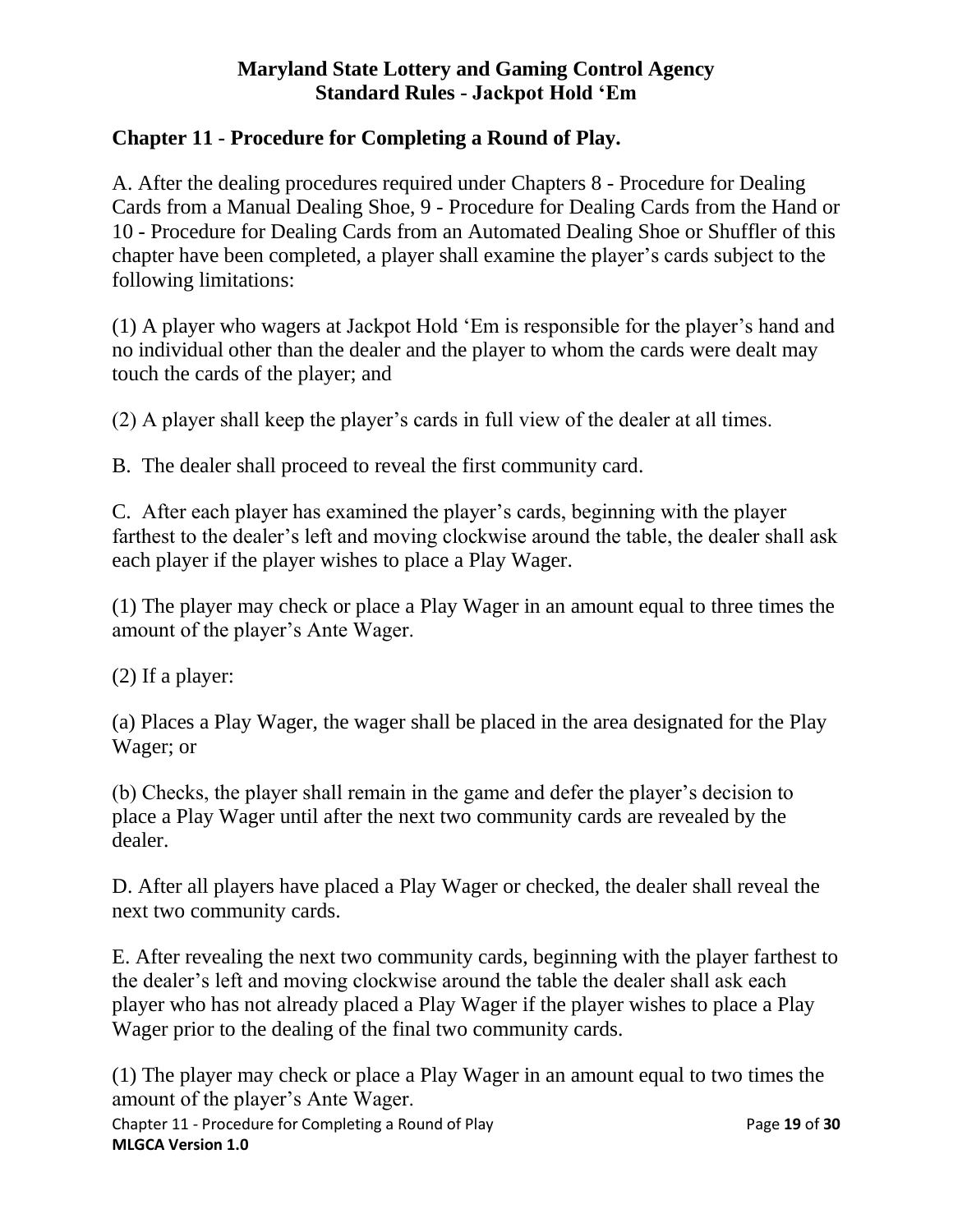(2) If a player:

(a) Places a Play Wager, the wager shall be placed in the area designated for the Play Wager; or

(b) Checks, the player shall remain in the game and defer the player's decision to place a Play Wager until after the next two community cards are dealt.

F. After all players have placed a Play Wager or checked, the dealer shall reveal the next two community cards.

G. After revealing the final two community cards, beginning with the player farthest to the dealer's left and moving clockwise around the table, the dealer shall ask each player who has not already placed a Play Wager whether the player wishes to fold or place a Play Wager equal in amount to the player's Ante Wager, and, if a player:

(1) Places a Play Wager, the wager shall be placed in the area designated for the Play Wager;

(2) Folds, the dealer shall collect the player's Ante and X-tra Bonus Wagers and place them in the table inventory container; and

(3) If a player:

(a) Has also placed a Player Bonus Wager, the dealer shall place the cards of the player face down underneath the player's Player Bonus Wager pending its resolution at the conclusion of the round of play;

(b) Has not placed a Player Bonus Wager, the dealer shall immediately collect the player's cards and place them in the discard rack;

(4) If a player:

(a) Has also placed a Progressive Payout Wager, the dealer shall leave the cards of the player face down pending its resolution during the round of play;

(b) Has not placed a Progressive Payout Wager, the dealer shall immediately collect the player's cards and place them in the discard rack;

H. After each player has folded or placed a Play Wager, the dealer shall: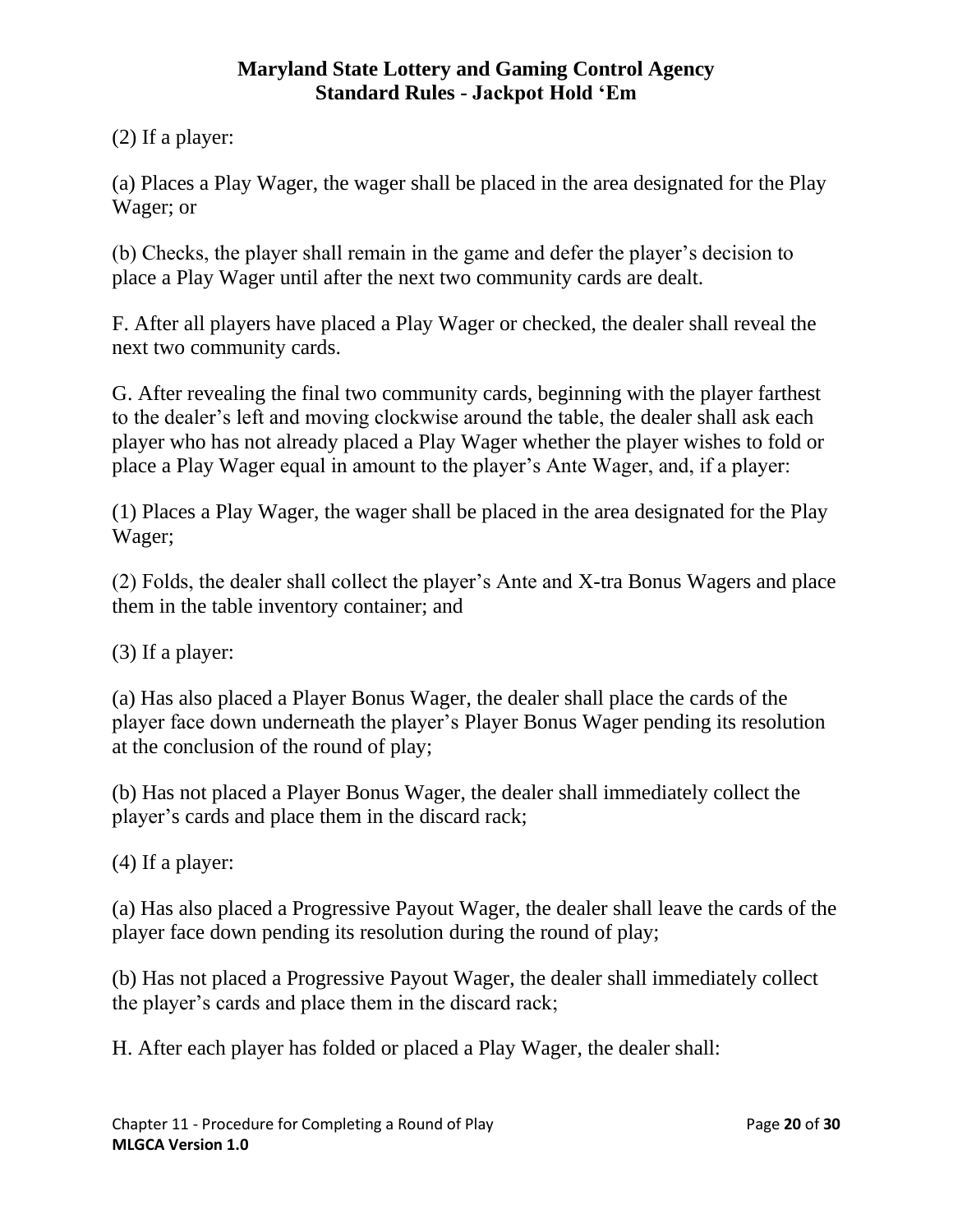(1) Remove the cover card and turn the dealer's two cards face up on the layout, or remove the dealer's two cards from the shuffler and expose the dealer's hand;

(2) Select cards from the dealer's two cards and the five community cards to form the highest ranking Poker hand; and

(3) Announce the dealer's hand to the players.

I. If the dealer's highest ranking Poker hand:

(1) Is less than a pair or better, starting with the player farthest to the dealer's right who has placed a Play Wager and proceeding in a counterclockwise manner around the table, the dealer shall return each player's Ante Wager and resolve the X-tra Bonus and Play Wagers in accordance with §I(2) of this chapter;

(2) Is a pair or better, starting with the player farthest to the dealer's right who has placed a Play Wager and proceeding in a counterclockwise manner around the table, the dealer shall:

(a) Turn the two cards of each player who has placed a Play Wager face up on the layout;

(b) Select cards from the player's two cards and the five community cards to form the highest Poker hand;

(c) Announce the player's hand; and

(d) Regardless of outcome, resolve each player's wagers one player at a time; and

(3) If a player's Poker hand:

(a) Is ranked lower than the dealer's Poker hand, the dealer shall immediately collect the Ante, X-tra Bonus and Play Wagers made by the player;

(b) Is ranked higher than the dealer's Poker hand, the dealer shall pay the Ante, X-tra Bonus and Play Wagers made by the player in accordance with the payout odds in Chapter 12 - Payout Odds; Payout Limitation;

(c) Is equal in rank to the dealer's hand, the dealer shall return the player's Ante, X-tra Bonus and Play Wagers.

Chapter 11 - Procedure for Completing a Round of Play Page **21** of **30 MLGCA Version 1.0** J. After settling a player's Ante, X-tra Bonus and Play Wagers, the dealer shall: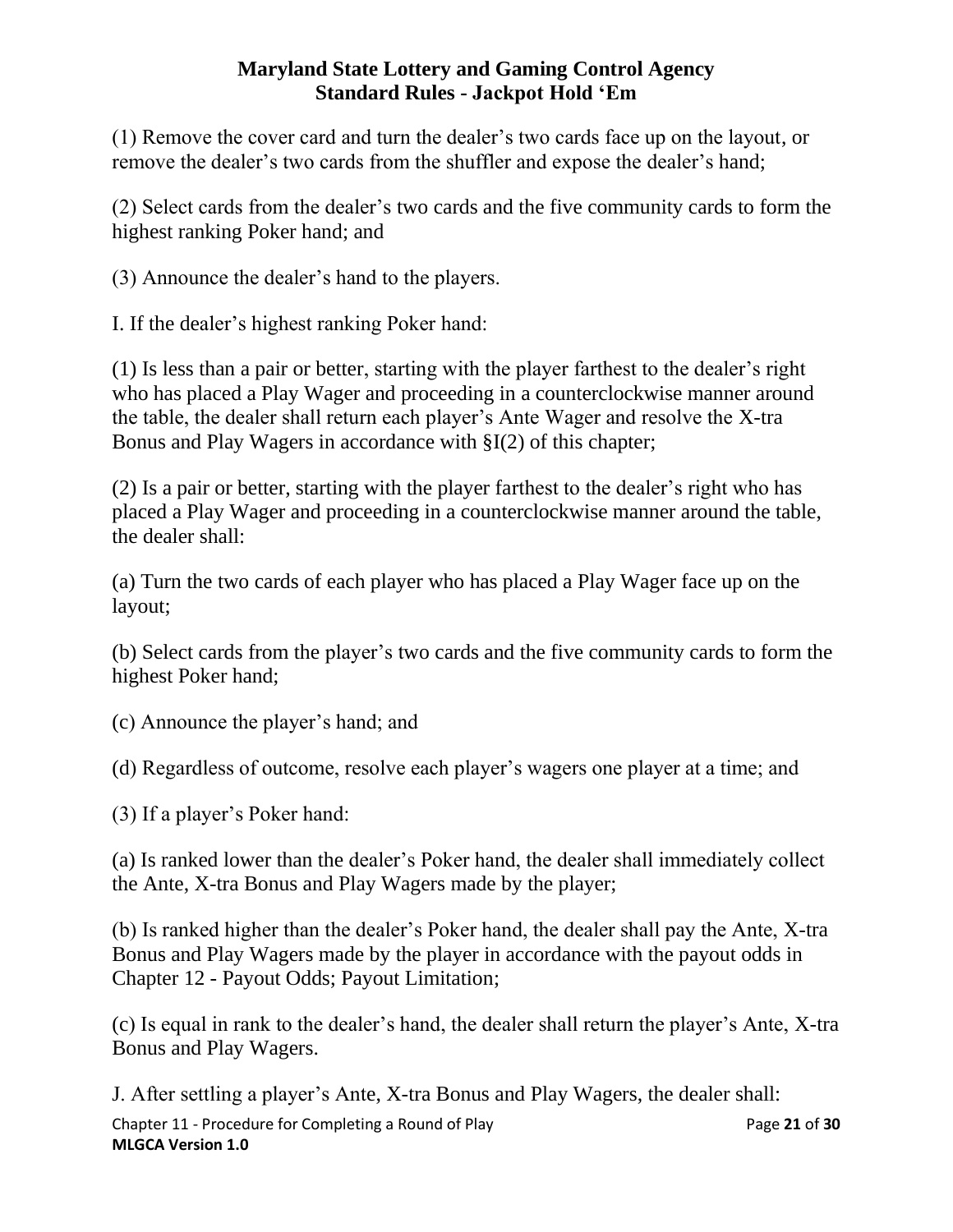(1) Settle any Player Bonus Wager made by the player by determining whether the player's Poker hand qualifies for a payout in accordance with Chapter 12 - Payout Odds; Payout Limitation;

(2) Pay a winning Player Bonus Wager regardless of whether the player's Poker hand outranks the dealer's hand;

K. The dealer shall then settle the Progressive Payout Wager, if offered by the facility operator.

(1) A winning Progressive Payout Wager shall be paid irrespective of whether the player's hand outranks the dealer's hand.

(2) If a player has won a progressive payout, the dealer shall:

(a) Verify that the hand is a winning hand;

(b) Verify that the appropriate light on the progressive table game system has been illuminated;

(c) Have a floorperson or above validate the progressive payout in accordance with the facility operator's approved internal control procedures;

(d) Pay the winning Progressive Payout Wager in accordance with the payout odds in Chapter 12 - Payout Odds; Payout Limitation; and

<span id="page-21-0"></span>L. After all wagers of the player have been settled, the dealer shall remove all remaining cards from the table and place them in the discard rack in a manner that permits the reconstruction of each hand in the event of a question or dispute.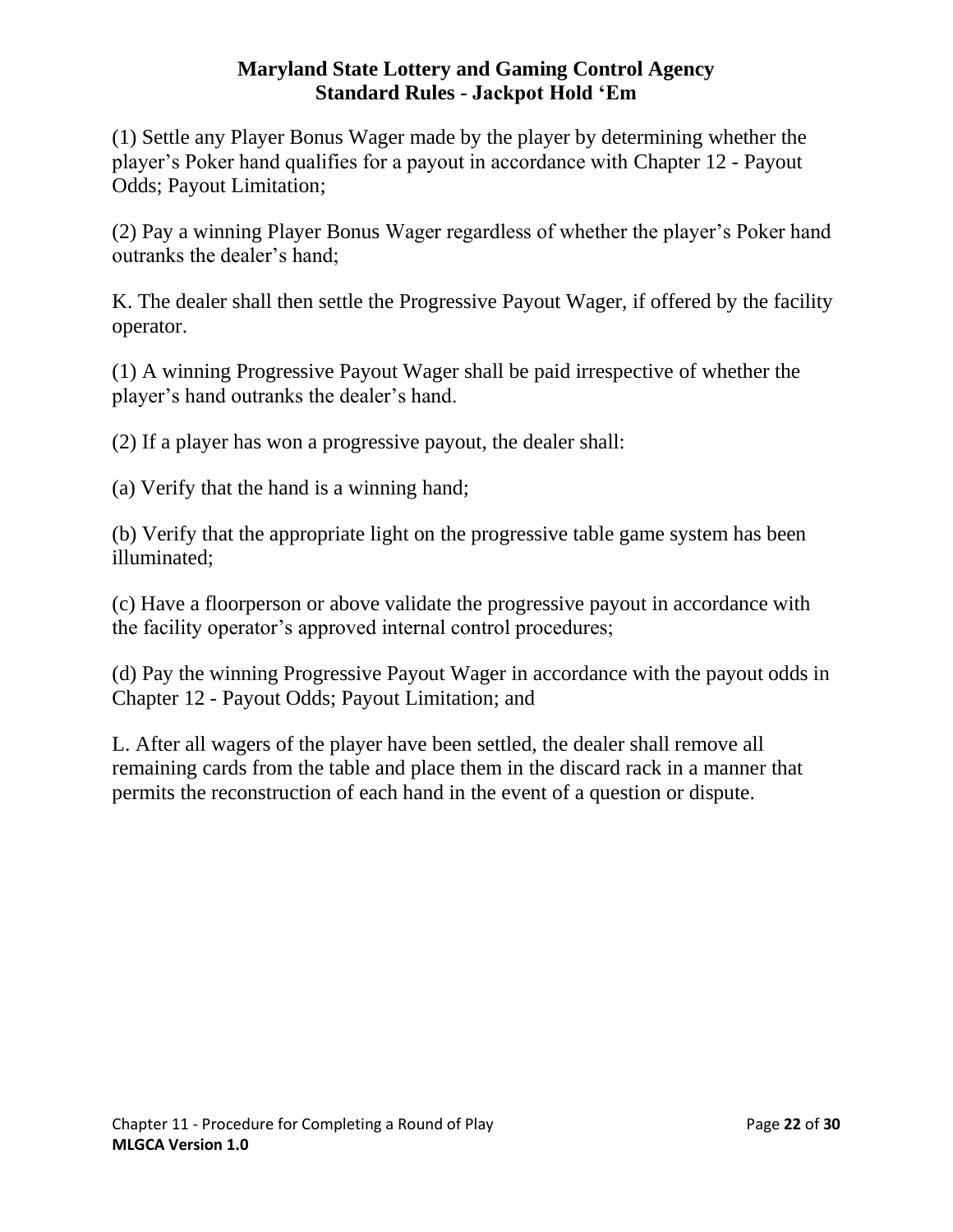# **Chapter 12 - Payout Odds; Community Pay; Payout Limitation.**

A. A facility operator shall pay each winning Ante Wager and Play Wager at odds of 1 to 1.

B. A facility operator shall pay the player's winning X-tra Bonus Wager in accordance with the odds in one of the following paytables selected by the facility operator in its Rules Submission:

(1) Paytable A:

- (a) For a Royal Flush the payout is 500 to 1;
- (b) For a Straight Flush the payout is 50 to 1;
- (c) For a Four of a Kind the payout is 10 to 1;
- (d) For a Full House the payout is 4 to 1; or
- (e) For a Flush the payout is 2 to 1;
- (f) For a Straight the payout is 1 to 1; or
- (g) For less than a Straight the payout is a push;

C. A player placing a Player Bonus Wager shall be paid at the odds in one of the following paytables, selected by the facility operator in its Rules Submission:

(1) Paytable A:

- (a) For a Royal Flush the payout is 100 to 1;
- (b) For a Straight Flush the payout is 40 to 1;
- (c) For a Four of a Kind the payout is 30 to 1;
- (d) For a Full House the payout is 8 to 1; or
- (e) For a Flush the payout is 7 to 1;
- (f) For a Straight the payout is 4 to 1; or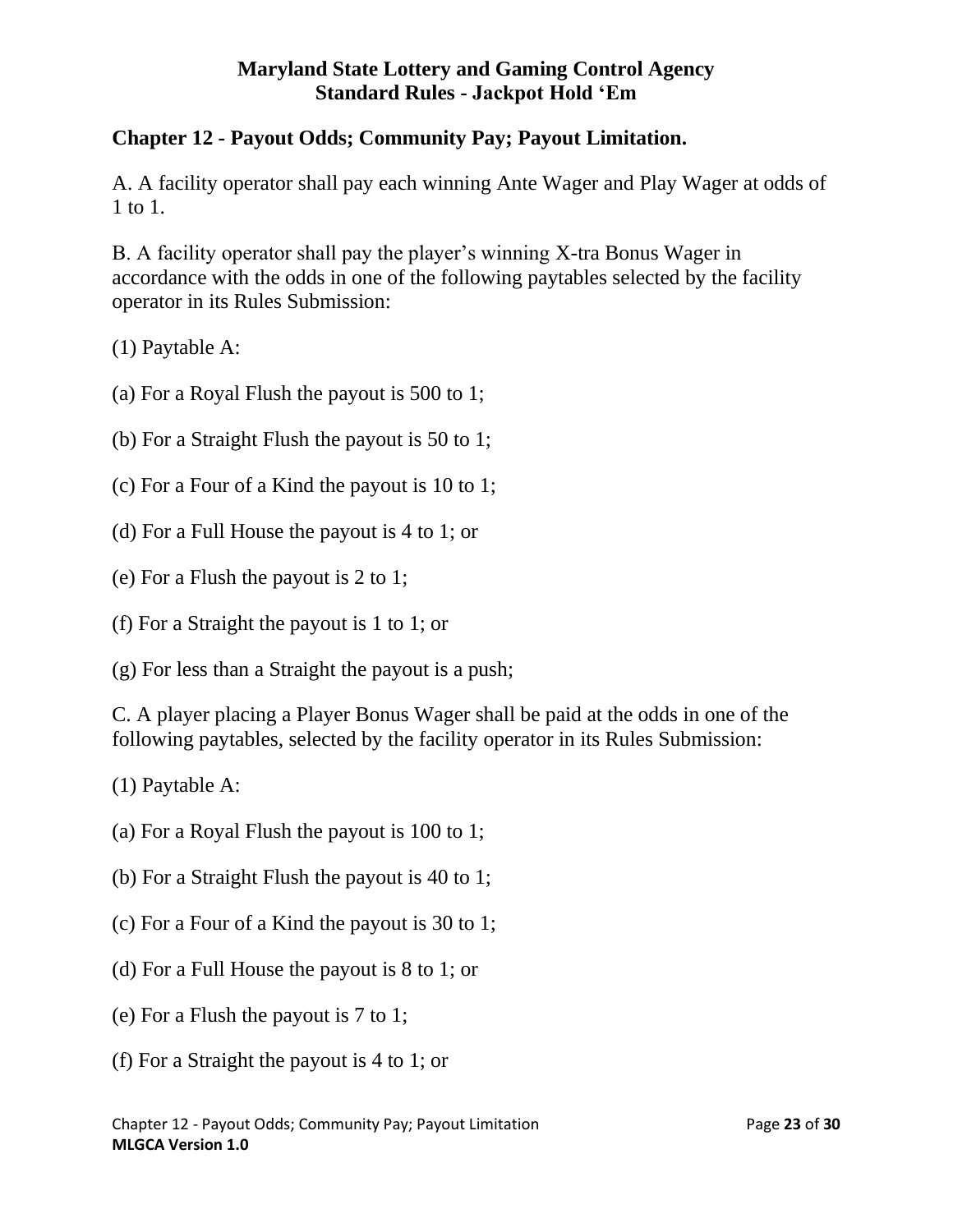(g) For Three of a Kind the payout is 3 to 1;

D. If a facility operator offers the Progressive Payout Wager:

(1) A player placing a Progressive Payout Wager shall be paid at the odds in one of the following paytables selected by the facility operator in it Rules Submission:

(2) Paytable A:

(a) For a Royal Flush of diamonds the payout is 100 percent of the Star Progressive meter;

(b) For a Royal Flush of spades, hearts, or clubs the payout is 100 percent of the Spade Progressive meter;

(c) For a Straight Flush the payout is 100 percent of the Heart Progressive meter;

(d) For a Four of a Kind the payout is 100 percent of the Diamond Progressive meter;

(e) For a Full House the payout is 50 for 1;

(f) For a Flush the payout is 30 for 1;

(g) For a Straight the payout is 20 for 1;

(h) For a Three of a Kind the payout is 10 for 1; or

(i) For Two Pair the payout is 4 for 1;

(3) Paytable B:

(a) For a Royal Flush of diamonds the payout is 100 percent of the Star Progressive meter;

(b) For a Royal Flush of spades, hearts, or clubs the payout is 100 percent of the Star Progressive meter;

(c) For a Straight Flush the payout is 100 percent of the Spade Progressive meter;

(d) For a Four of a Kind the payout is 100 percent of the Heart Progressive meter;

(e) For a Full House the payout is 100 percent of the Diamond Progressive meter;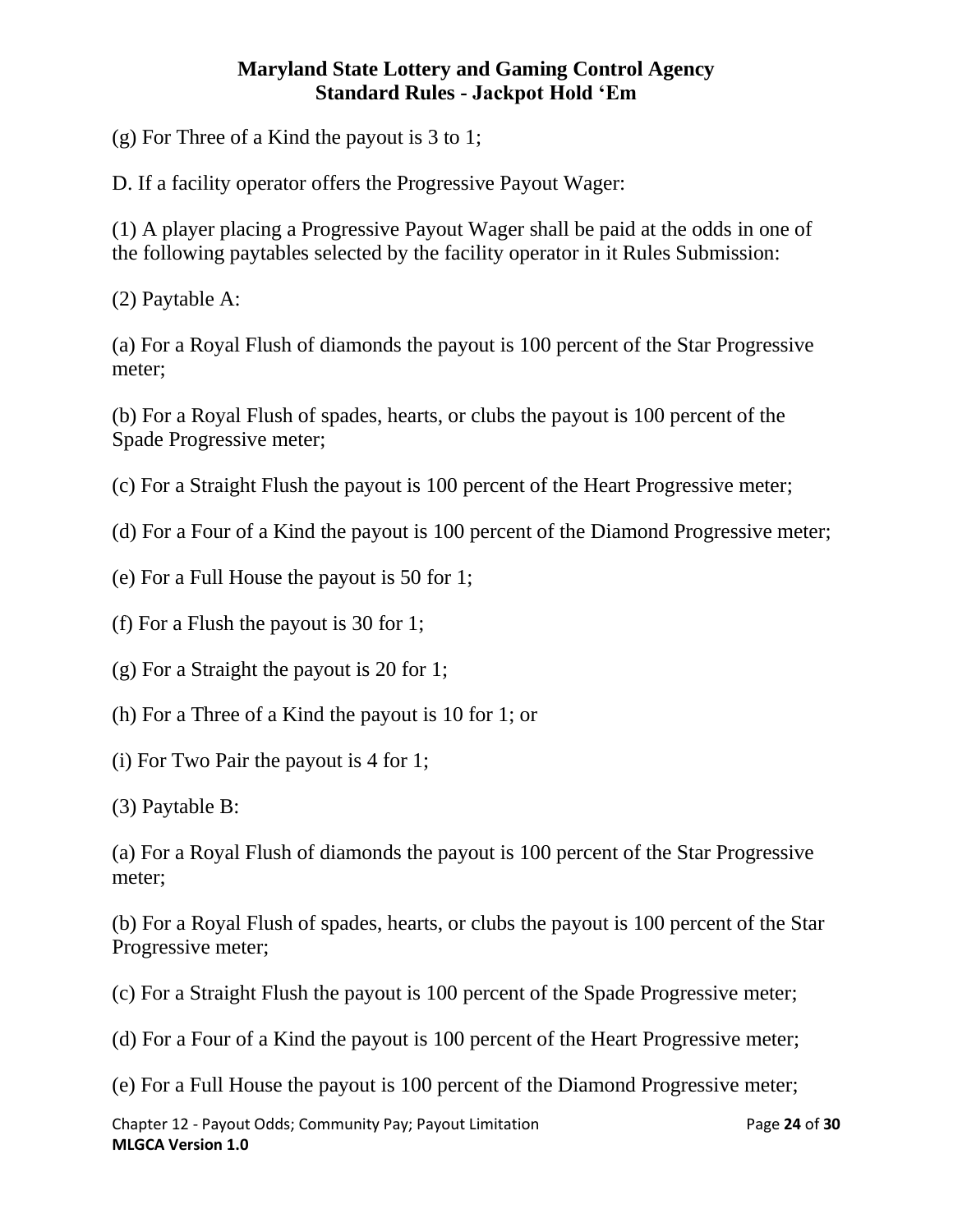- (f) For a Flush the payout is 30 for 1;
- (g) For a Straight the payout is 20 for 1;
- (h) For a Three of a Kind the payout is 10 for 1; or
- (i) For Two Pair the payout is 4 for 1;
- (4) Paytable C:

(a) For a Royal Flush of diamonds the payout is 100 percent of the Star Progressive meter;

(b) For a Royal Flush of spades, hearts, or clubs the payout is 100 percent of the Spade Progressive meter;

(c) For a Straight Flush the payout is 100 percent of the Heart Progressive meter;

(d) For a Four of a Kind the payout is 100 percent of the Diamond Progressive meter;

(e) For a Full House the payout is 60 for 1;

(f) For a Flush the payout is 40 for 1;

(g) For a Straight the payout is 30 for 1; or

- (h) For a Three of a Kind the payout is 15 for 1;
- (5) Paytable D:

(a) For a Royal Flush of diamonds the payout is 100 percent of the Star Progressive meter;

(b) For a Royal Flush of spades, hearts, or clubs the payout is 100 percent of the Star Progressive meter;

(c) For a Straight Flush the payout is 100 percent of the Spade Progressive meter;

- (d) For a Four of a Kind the payout is 100 percent of the Heart Progressive meter;
- (e) For a Full House the payout is 100 percent of the Diamond Progressive meter;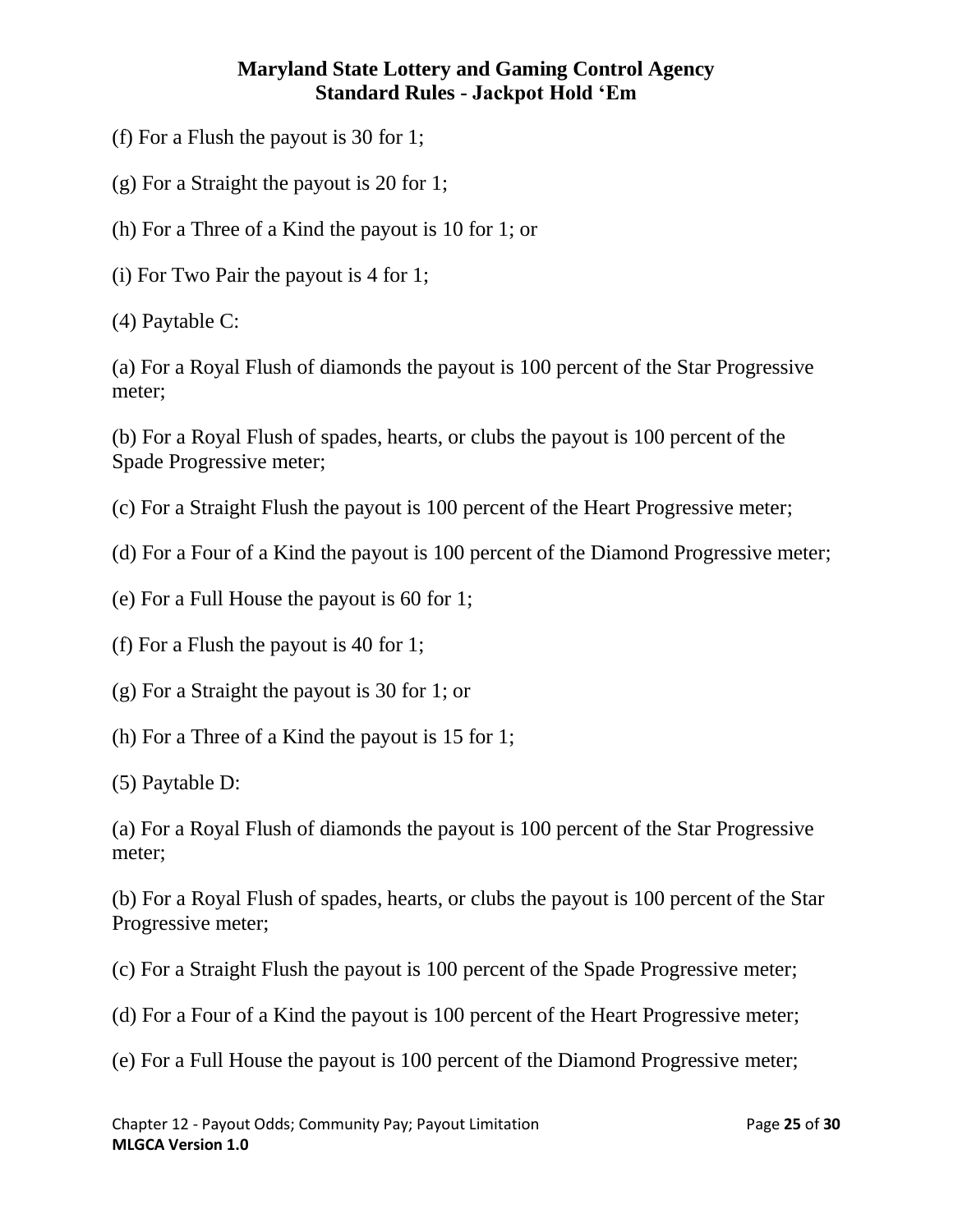- (f) For a Flush the payout is 50 for 1;
- (g) For a Straight the payout is 30 for 1; or
- (h) For a Three of a Kind the payout is 15 for 1;
- (6) Paytable E:

(a) For a Royal Flush of diamonds the payout is 100 percent of the Star Progressive meter;

(b) For a Royal Flush of spades, hearts, or clubs the payout is 100 percent of the Spade Progressive meter;

- (c) For a Straight Flush the payout is 100 percent of the Heart Progressive meter;
- (d) For a Four of a Kind the payout is 100 percent of the Diamond Progressive meter;
- (e) For a Full House the payout is 100 percent of the Club Progressive meter;
- (f) For a Flush the payout is 50 for 1;
- (g) For a Straight the payout is 30 for 1; or
- (h) For a Three of a Kind the payout is 10 for 1;
- E. The facility operator's Rules Submission shall include the:
- (1) The rate of progression for the meter used for the Star Progressive Wager; and
- (2) The initial and reset amounts, which shall be at least:
- (a) \$10,000 for Paytable A E.
- (3) The rate of progression for the meter used for the Spade Progressive Wager; and
- (4) The initial and reset amounts, which shall be at least:
- (a) \$5,000 for Paytable A;
- (b) \$1,000 for Paytable B;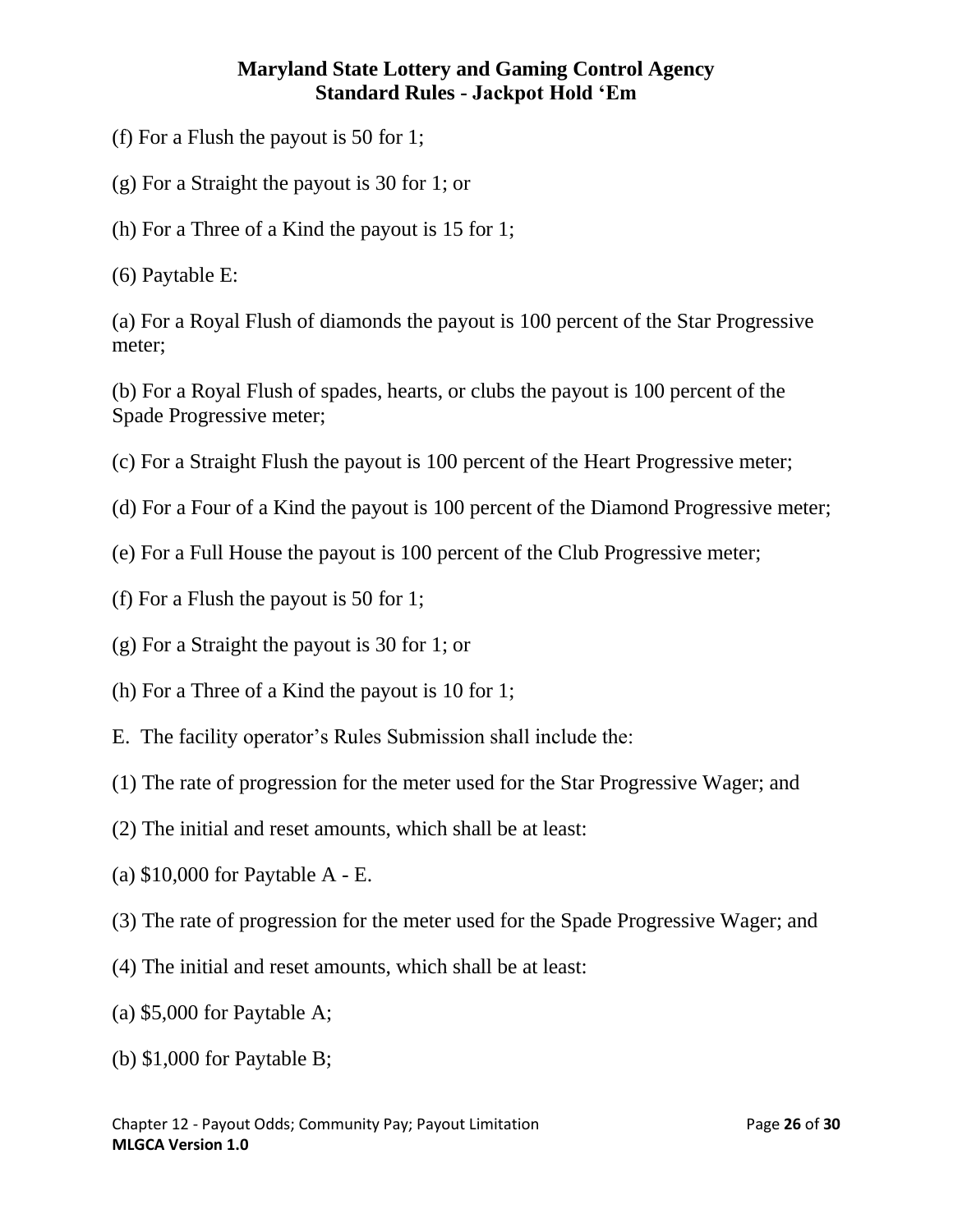- (c) \$5,000 for Paytable C;
- (d) \$1,000 for Paytable D; or
- (e) \$10,000 for Paytable E;
- (5) The rate of progression for the meter used for the Heart Progressive Wager; and
- (6) The initial and reset amounts, which shall be at least:
- (a) \$1,000 for Paytable A;
- (b) \$500 for Paytable B;
- (c) \$1,000 for Paytable C;
- (d) \$500 for Paytable D; or
- (e) \$5,000 for Paytable E;
- (7) The rate of progression for the meter used for the Diamond Progressive Wager;

and

- (8) The initial and reset amounts, which shall be at least:
- (a) \$500 for Paytable A;
- (b) \$100 for Paytable B;
- (c) \$500 for Paytable C;
- (d) \$100 for Paytable D; or
- (e) \$1,000 for Paytable E;
- (9) The rate of progression for the meter used for the Club Progressive Wager;

and

(10) The initial and reset amounts, which shall be at least: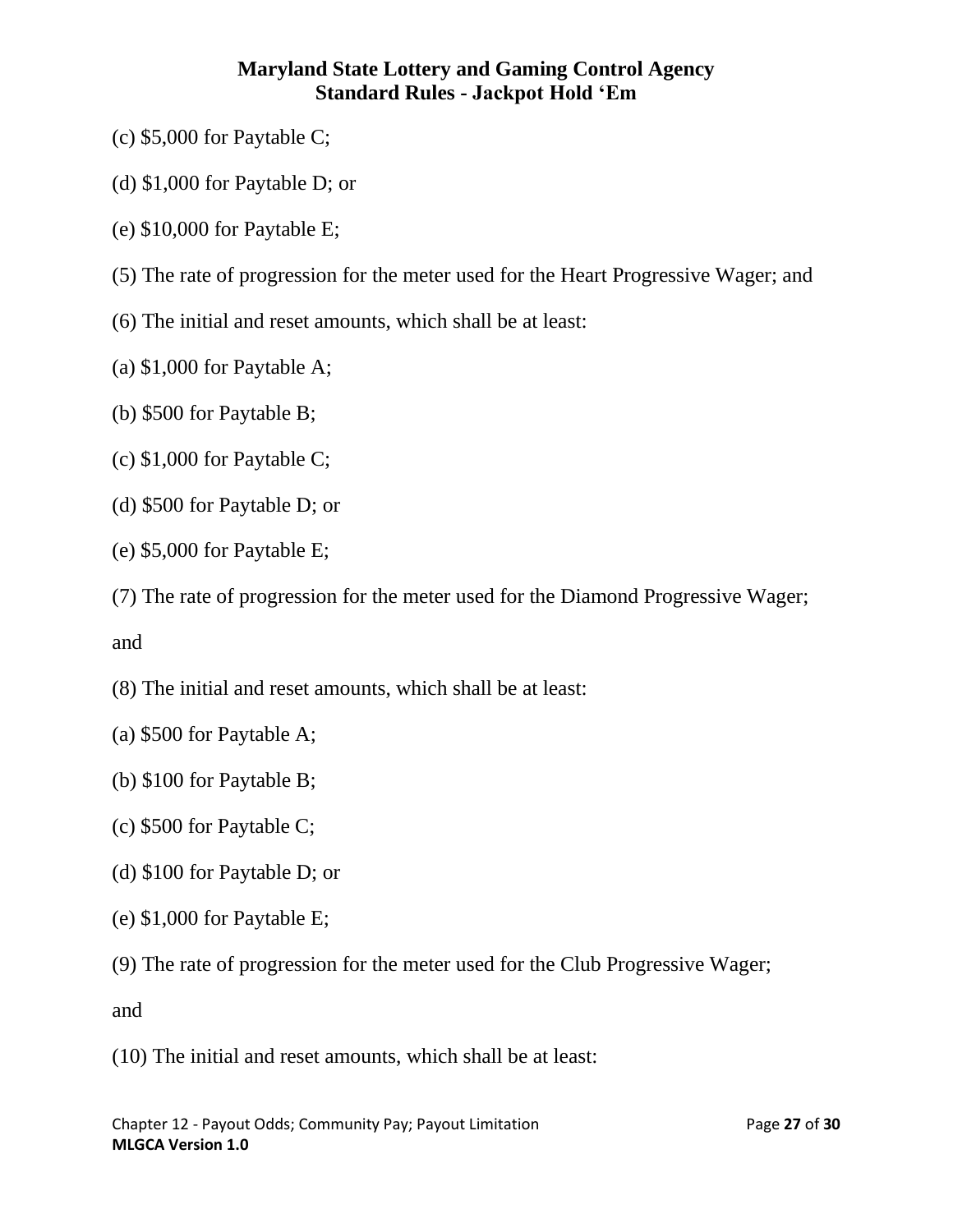- (a) \$0 for Paytable A;
- (b) \$0 for Paytable B;
- (c) \$0 for Paytable C;
- (d) \$0 for Paytable D; or
- (e) \$250 for Paytable E;

(11) Winning Progressive Payout Hands shall be paid in accordance with the amount on the meter when it is the player's turn to be paid in accordance with Chapter 11 - Procedure for Completing a Round of Play.

F. Notwithstanding the payout odds in §§A—D of this chapter, in its Rules Submission a facility operator may establish a maximum amount that is payable to a player on a single hand.

(1) The maximum amount shall be at least \$50,000 or the maximum amount that one player could win per round when betting the minimum wager, whichever is greater.

<span id="page-27-0"></span>(2) A maximum payout limit established by the facility operator shall apply only to payouts of Jackpot Hold 'Em Wagers placed under Chapter 7 - Wagers, but does not apply to payouts for Progressive Payout Wagers placed under Chapter 7 - Wagers.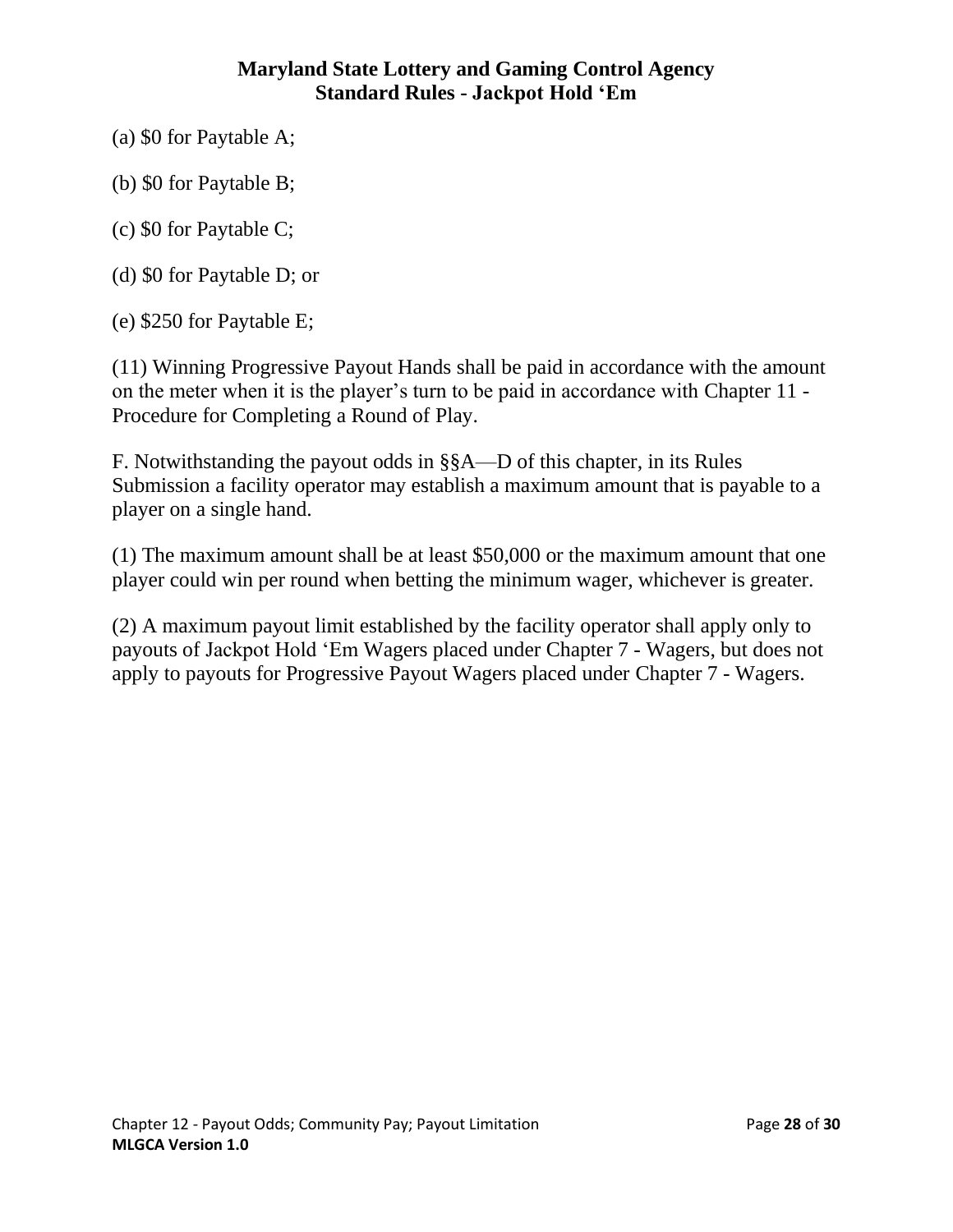## **Chapter 13 - Irregularities.**

A. A card that is found face up in the shoe or the deck while the cards are being dealt may not be used in that round of play and shall be placed in the discard rack.

B. If more than one card is found face up in the shoe or the deck during the dealing of the cards, all hands are void, and the dealer shall return all wagers to the players and reshuffle the cards.

C. Notwithstanding §§A and B of this chapter, if the cards are found face up after each player and the dealer has received their initial three cards, the community cards shall be dealt and any Same Suit Wager shall be settled in accordance with the payout odds in Chapter 12 - Payout Odds; Community Pay; Payout Limitation.

D. A card drawn in error without its face being exposed shall be used as though it were the next card from the shoe or the deck.

E. If any player, the dealer, or the area designated for the placement of the community cards is dealt an incorrect number of cards, all hands are void, and the dealer shall return all wagers to the players and reshuffle the cards.

F. If either of the dealer's cards is inadvertently exposed before each player has folded or placed an All In Wager as described in Chapter 11 - Procedure for Completing a Round of Play, all hands are void, and the dealer shall return all Ante, X-tra Bonus, and All In Wagers to the players and reshuffle the cards.

G. Notwithstanding §F of this chapter, if a player has placed a Same Suit Wager, the dealer shall deal the community cards and settle each Same Suit Wager in accordance with the payout odds in Chapter 12 - Payout Odds; Community Pay; Payout Limitation.

H. If an automated card shuffling device is being used and the device jams, stops shuffling during a shuffle, or fails to complete a shuffle cycle, the dealer shall:

(1) Reshuffle the cards;

(2) Return all wagers to the players; and

(3) Remove any cards from the device and reshuffle them with any cards already dealt.